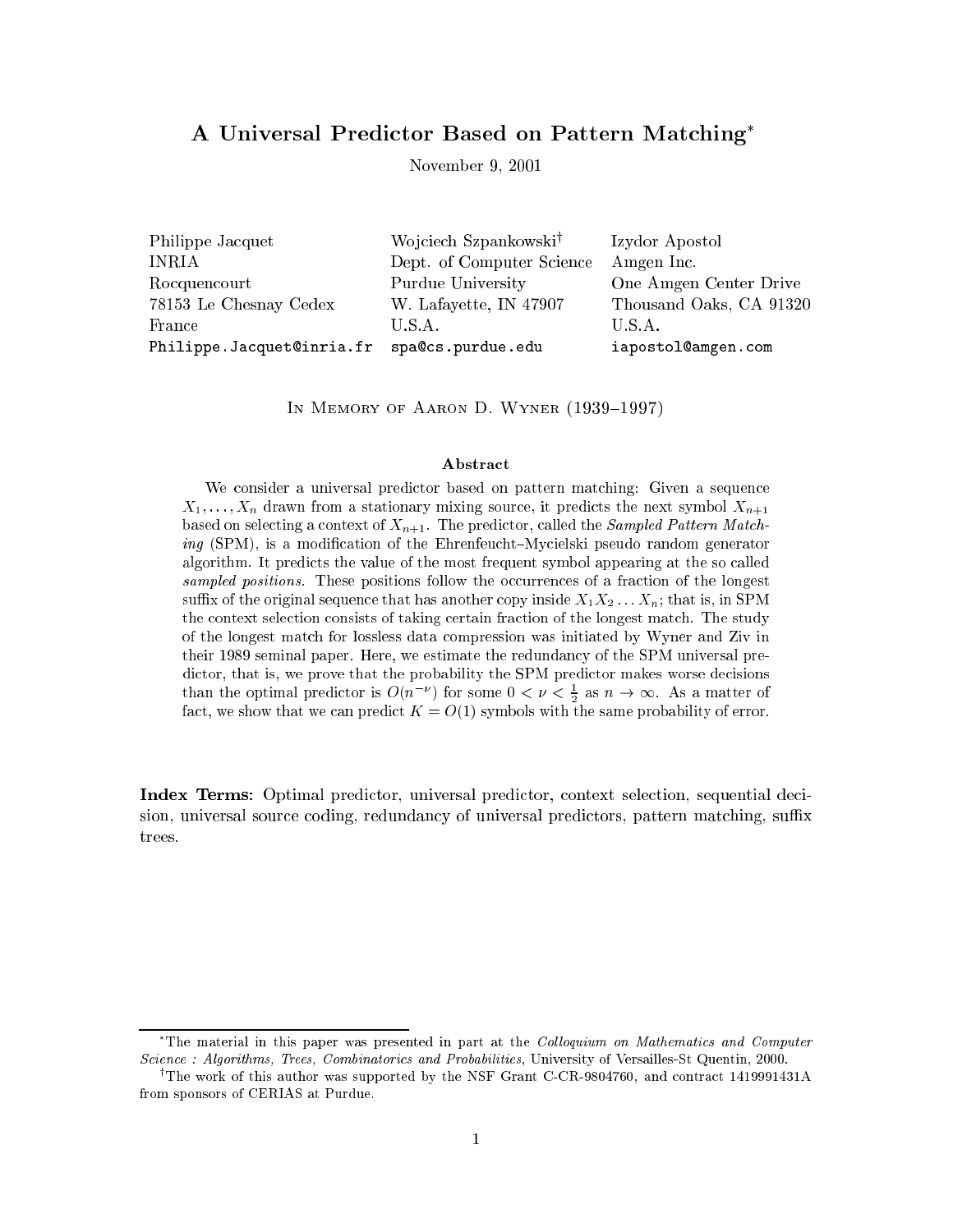# 1 Introduction

Prediction is important in communication, control, forecasting, investment, molecular biology, se
urity, and other areas. We understand how to do optimal predi
tion when the data model is known, but there is a need for designing universal prediction algorithms that will perform well no matter what the underlying probabilisti model is. Universal predi
tion was subject of extensive research over the last 50 years; it dates back to Shannon [23]. We mention here only a few references:  $\left[1, 2, 5, 8, 16, 17, 18, 20, 22\right]$ . In this paper we propose a universal predictor based on pattern matching which is a modification of an algorithm proposed by Ehrenfeucht and Mycielski [7] for generating a pseudo random sequence. It could also be viewed as a context selection rule for sequential decision [29], and one can see some resembles to the PPM data compression algorithm  $[4]$ . The heart of our scheme is an algorithm that finds the longest suffix of a sequence whose copy is located somewhere inside the sequence. Such a longest match was studied by Wyner and Ziv  $|30|$  (cf. also  $|25|$ ) in the ontext of lossless ompression.

Before we describe in details our algorithm, we first briefly discuss the general prediction problem (cf. [1, 2, 12, 17]). Let  $x_1, x_2, \ldots, x_n$  over some finite alphabet A be given to an observer who tries to predict the next outcome  $x_{n+1}$ , or more generally, makes a *decision*  $b_{n+1}$  based on the observed data. We consider only nonanticipatory predictors whose decisions depend on  $x_1, \ldots, x_n$  but not on the future outcomes. Once the real outcome  $x_{n+1}$  is revealed, the observer incurs the loss  $l(b_{n+1}, x_{n+1})$ . The objective of the optimal decision is to minimize this loss function. Throughout the paper, we assume that  $b_{n+1} = \hat{x}_{n+1}$  (thus we predict  $x_{n+1}$  and the loss function is the Hamming distance between  $\hat{x}_{n+1}$  and  $x_{n+1}$ .

The predictor can either be *deterministic* or *random*. For deterministic predictors there is a function  $f_n$  such that

$$
\hat{x}_{n+1} = f_{n+1}(x_1, \ldots, x_n).
$$

For random predictors, one defines a conditional probability distribution, say  $q(\cdot|x_1,\ldots,x_n),$ and sets

$$
\Pr\{\hat{X}_{n+1} = \hat{x}_{n+1}|X_1 = x_1,\ldots,X_n = x_n\} = q(\hat{x}_{n+1}|x_1,\ldots,x_n),
$$

where  $X_1, \ldots, X_n$  denote random variables. Finally, we can analyze prediction either in the probabilistic setting or the *deterministic setting*. In the probabilistic setting the sequence  $X_1, X_2, \ldots$  is generated by a random source with the underlying probability measure P (usually unknown to us) while in the deterministic setting we consider individual sequences.

In this paper, we consider *deterministic* predictors in a *probabilistic setting* with the *Hamming distance* as the loss function. More precisely, we assume that  $X_1, X_2, \ldots$  is drawn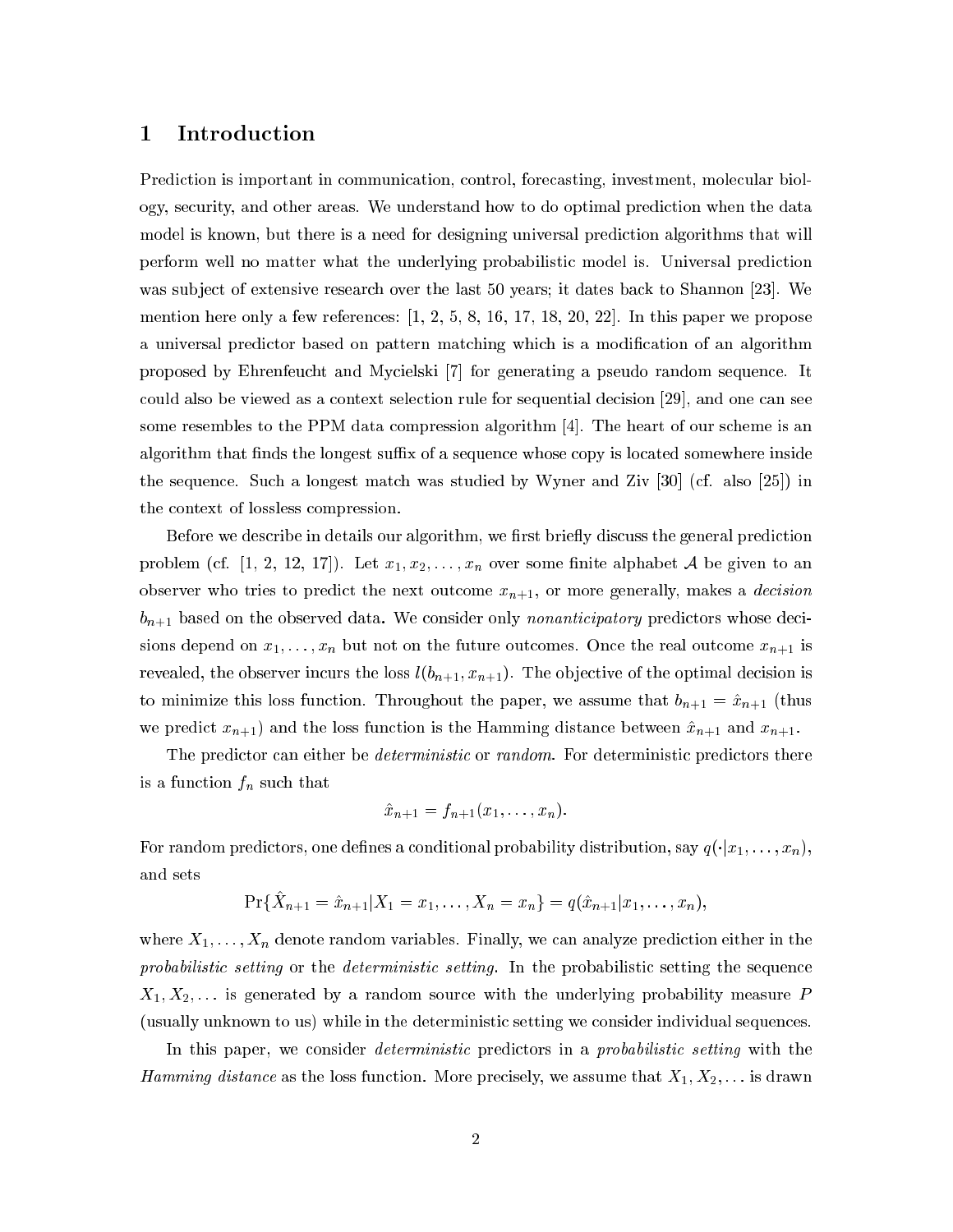from a stationary mixing source, and  $X_{n+1}$  is computed deterministically from the already observed data (i.e., context). In short, the value of  $\hat{X}_{n+1}$  is decided by a majority rule of symbols observed at sampled positions that are determined by a pattern matching algorithm described in details below. We shall coin the term *Sampled Pattern Matching* (SPM) predictor for such a scheme.

First, we must understand what is the optimal predictor for known source distributions. It is not difficult to prove that for stationary ergodic sources the optimal predictor  $X_{n+1}^*$  is given by  $(cf. [2])$ 

$$
X_{n+1}^* := \arg\max_{a \in \mathcal{A}} \Pr\{X_{n+1} = a | X_1 = x_1, \dots, X_n = x_n\} \tag{1}
$$

for all n. The so called *predictability*  $\pi_n^*$ , that is, the average prediction error (in the case of the Hamming distance it is simply the the probability of error  $Pr{X_{n+1}^* \neq X_{n+1}}$  is defined as

$$
\pi_n^* := \Pr\{X_{n+1}^* \neq X_{n+1}\} = \sum_{x_1,\dots,x_n} P(x_1,\dots,x_n) \min_{a \in \mathcal{A}} \left[ \Pr\{X_{n+1} \neq a | x_1,\dots,x_n\} \right],\tag{2}
$$

where, throughout this paper, we shall write  $P(x_1,...,x_n) := Pr\{X_1 = x_1,..., X_n = x_n\}.$ We illustrate these definitions on memoryless and Markov sources.

**Example 1:** Memoryless and Markov Binary Sources (cf. [16]) **1.** MEMORYLESS SOURCE. Let  $\theta = \Pr\{X_n = 1\}$ . Then

$$
X_{n+1}^* = 1\left(\theta \ge \frac{1}{2}\right),
$$
  

$$
\pi_n^* = \min[\theta, 1-\theta],
$$

where  $1(A) = 1$  if A occurs, and zero otherwise.

2. MARKOV SOURCE. Assume for simplicity that  $X_n$  is the first order Markov chain. Define  $\theta_i = \Pr\{X_{n+1} = 1 | X_n = i\}$  where  $i \in \{0, 1\}$ . Then

$$
X_{n+1}^* = 1\left(\theta_i \ge \frac{1}{2}\right), \quad i \in \{0, 1\},
$$
  

$$
\pi_n^* = \Pr\{X_n = 0\} \min[\theta_0, 1 - \theta_0] + \Pr\{X_n = 1\} \min[\theta_1, 1 - \theta_1]
$$

for all *n*. Clearly,  $\pi^* = \lim_{n \to \infty} \pi_n^*$  exists for irreducible and aperiodic Markov chains.

We now consider *universal* predictors for a *class* of sources  $M$  for which the distribution of the underlying process is not known a priori and must be learned from experience. We study here the class  $\mathcal M$  of stationary mixing sources that we define more precisely in the next section. In this case, the predictability  $\hat{\pi}_n(\mathcal{M})$  of the predictor  $\hat{X}_{n+1}$  is defined as the average prediction error, that is,

$$
\hat{\pi}_n(\mathcal{M}) = \frac{1}{n} \sum_{i=1}^n \Pr{\{\hat{X}_i \neq X_i\}}.
$$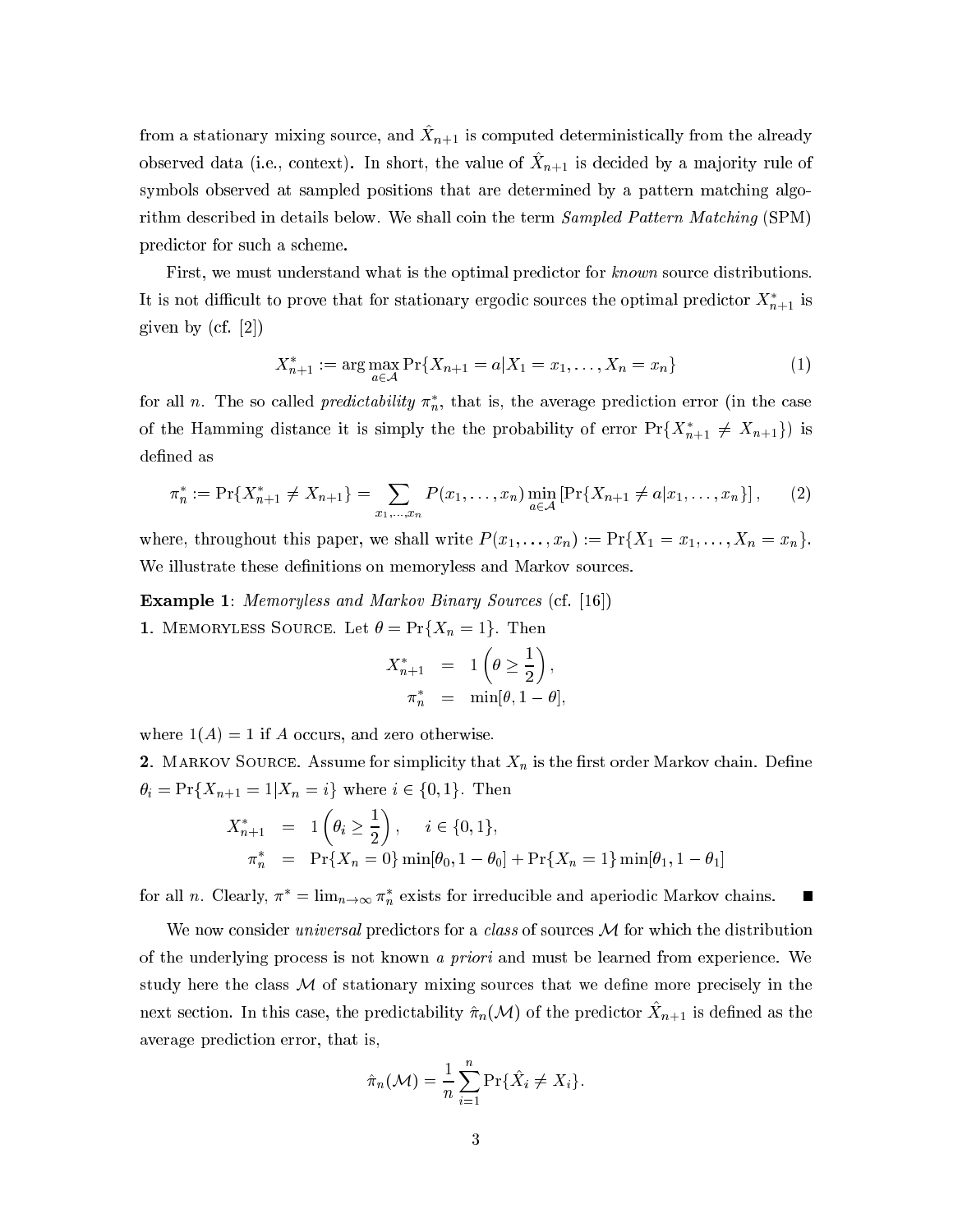As in source coding, the primary goal of universal prediction is to find predictors that minimize (asymptotically) the predictability  $\hat{\pi}_n(\mathcal{M})$  (i.e., they match asymptotically the optimal predictability  $\pi_n^*$ ). However, among such predictors one looks for those that minimize the redundancy,  $r_n$ , defined as the difference between the average prediction error and the *optimal* prediction error introduced in (2), that is,

$$
r_n := \hat{\pi}_n(\mathcal{M}) - \pi_n^*(\mathcal{M}). \tag{3}
$$

Observe, however, that to estimate asymptotically the redundancy it suffices to bound the difference

$$
\Pr\{\hat{X}_{n+1} \neq X_{n+1}\} - \Pr\{X_{n+1}^* \neq X_{n+1}\}\
$$

for  $n \to \infty$ . But

$$
\Pr\{\hat{X}_{n+1} \neq X_{n+1}\} - \Pr\{X_{n+1}^* \neq X_{n+1}\} \leq \Pr\{X_{n+1}^* \neq \hat{X}_{n+1}\}.
$$
 (4)

Thus one can estimate the right-hand side of (4) hoping that the bound is tight enough. This is true for almost all cases (but not all) as illustrated in the next example.

#### **Example 2:** Unbiased versus Biased Binary Memoryless Sources

Let us consider an *unbiased* binary memoryless source with both symbols generated with equal probability. By  $\tilde{X}_n$  we denote a very naive estimator that flips an unbiased coin to make decisions whether to predict 0 or 1. We prove that this estimator is optimal. Indeed, for  $a = \{0, 1\}$  by (1) we have  $Pr\{X_{n+1}^* = a\} = 0.5$ , as well as  $Pr\{\tilde{X}_{n+1} = a\} = 0.5$ . Moreover,

$$
\Pr\{X_{n+1}^* \neq X_{n+1}\} = \frac{1}{2} \quad \text{and} \quad \Pr\{\tilde{X}_{n+1} \neq X_{n+1}\} = \frac{1}{2},
$$

thus  $Pr{\{\tilde{X}_{n+1} \neq X_{n+1}\}} - Pr{\{X_{n+1}^* \neq X_{n+1}\}} = 0$  and  $\tilde{X}_n$  is an optimal estimator. But the right-hand side of  $(4)$  is equal to

$$
\Pr\{X_{n+1}^* \neq \tilde{X}_{n+1}\} = \frac{1}{2}.
$$

The bound proposed in  $(4)$  is not tight in this case and should not be used (cf. also [8]).

Let us now consider a biased binary source with  $p$  denoting the probability of generating 0 and  $q := 1 - p$ , where  $p > q$ . Clearly, the predictor  $\tilde{X}_n$  suggested above is not good since

$$
\Pr\{X_{n+1}^* \neq X_{n+1}\} = q \quad \text{and} \quad \Pr\{\tilde{X}_{n+1} \neq X_{n+1}\} = 2pq > q.
$$

We now construct another predictor that makes decisions based on counting the number  $N_0(n)$  of 0's and the number  $N_1(n)$  of 1's in the sequence  $X_1, \ldots, X_n$ . The predictor  $\hat{X}_{n+1}$ outputs 0 if  $N_0(n) \geq N_1(n)$ , and predicts 1 if  $N_0(n) < N_1(n)$ . (We should treat the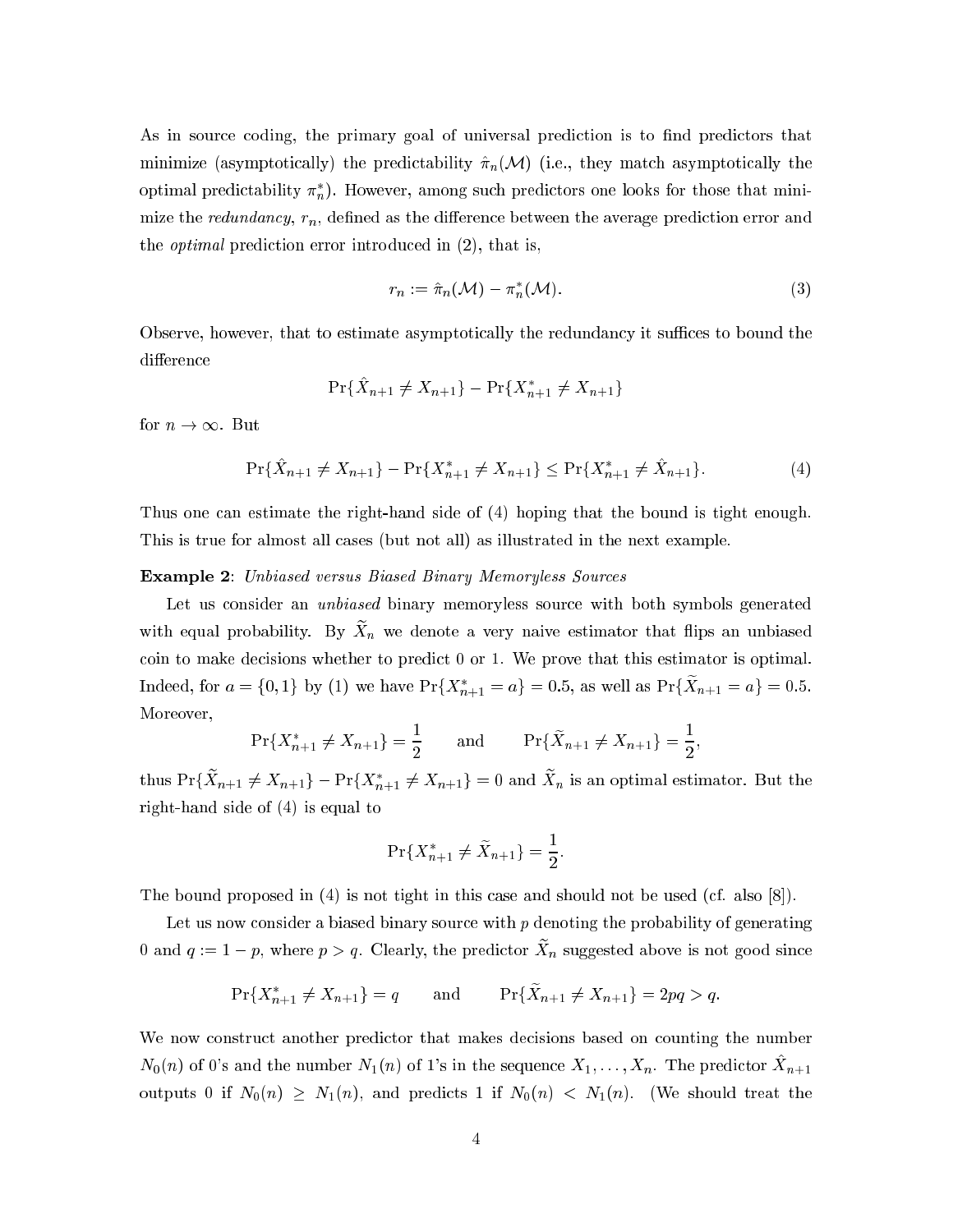case  $N_0(n) = N_1(n)$  separately, but for our illustrative purpose it is not that important.) Observe that again  $Pr{X_{n+1}^* \neq X_{n+1}} = q$  but this time (cf. Lemma 8 of Section 3) for some  $\beta > 0$ 

$$
\begin{aligned} \Pr\{\hat{X}_{n+1} \neq X_{n+1}\} &= \Pr\{N_0(n) < N_1(n)\}p + \Pr\{N_0(n) \geq N_1(n)\}q \\ &= pO(e^{-\beta n}) + q(1 - O(e^{-\beta n})) = q + O(e^{-\beta n}). \end{aligned}
$$

We also have

$$
\Pr\{X_{n+1}^* \neq \hat{X}_{n+1}\} = \Pr\{\hat{X}_{n+1} = 1\} = \Pr\{N_1(n) > N_0(n)\} = O(e^{-\beta n}),
$$

 $\blacksquare$ 

therefore, we conclude that the right-hand side of (4) is tight.

In this paper, we propose a universal predictor based on pattern matching that we propose to call the *Sampled Pattern Matching* (SPM). The basic idea of our predictor was already anticipated by Ehrenfeucht and Mycielski [7] (cf. also [12]). The algorithm described in [7] is as follows: For a given  $x_1, \ldots, x_n$ , let  $D_n := n - \ell + 1$  be the maximal suffix  $x_{\ell}, x_{\ell+1}, \ldots, x_n$  that occurs earlier in the sequence  $x_1, \ldots, x_n$ , that is, the smallest  $\ell$  such that  $x_{\ell}, \ldots, x_n = x_{\ell-i}, \ldots, x_{n-i}$  for some  $1 \leq i \leq n$ . To construct a predictor, Ehrenfeucht and Mycielski took the smallest  $i$  (the most recent occurrence), say  $I$ , for which the longest match is found, and set  $x_{n+1} = x_{n-1+1}$ . It was conjectured in [7, 12] that this is a universal predictor. However, Jacquet [10] (cf. also [18]) proved that for memoryless sources  $Pr{X_{n+1} = a} = Pr{X_{n-I+1} = a}$  for all  $a \in \mathcal{A}$ , but this by itself does not define a good predictor.

To build a universal predictor based on the Ehrenfeucht and Mycielski idea, we consider a fractional maximal suffix, say of length  $\lceil \alpha D_n \rceil$  for  $0 < \alpha < 1$ . We shall show that such a shorter matches occur  $O(n^{1-\alpha})$  times with high probability (in short: whp) in  $X_1, \ldots, X_n$ generated by a stationary mixing source. We find all occurrences of such shorter matches, called further  $markers$ , in  $X_1, \ldots, X_n$  and then apply the majority rule to all symbols that occur just after the markers (i.e., we select the most likely symbol of the *sampled sequence*). We shall prove that such a predictor is asymptotically optimal for mixing sources and its redundancy is  $O(n^{-\nu})$  for some  $0 < \nu < \frac{1}{2}$  (cf. Theorem 1).

As we mentioned above, there is a large body of literature on prediction (cf.  $[1, 2, 5, 8]$ 16, 17, 18, 20, 22), however, most are either restricted to individual sequences or Markovian models. In particular, in [16] Merhav, Feder, and Gutman proved that a standard majority predictor (as described in the second part of Example 2) is asymptotically optimal for Markov chains of *known* order with the redundancy  $O(1/n)$ . A more general sources were considered by Weinberger, Rissanen and Feder [29] who proved that for the so called tree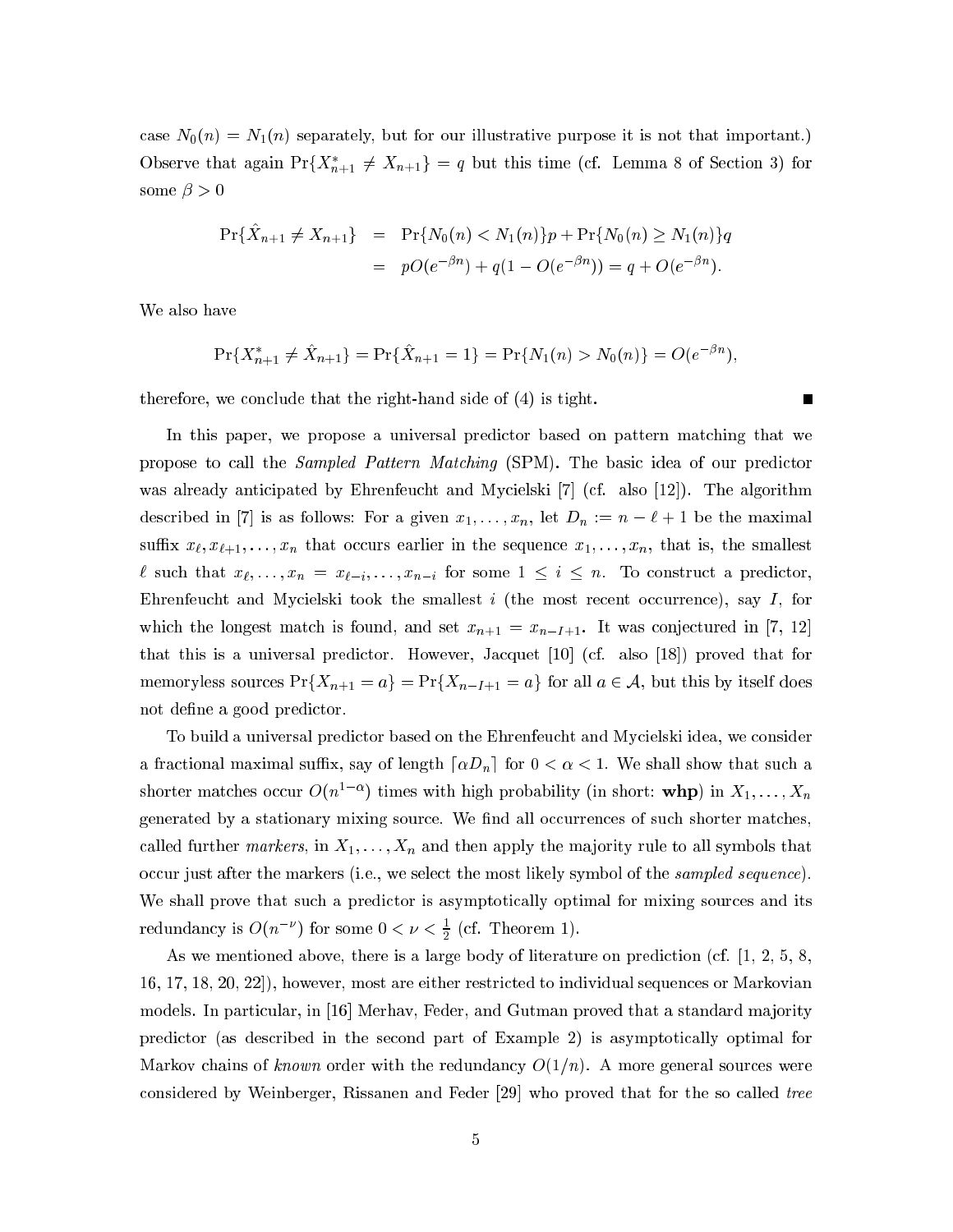sources (of finite memory) the majority rule predictor is asymptotically optimal with the redundancy bounded from the above by  $\sum_{s \in S} C_s/n = O(1/n)$  where s is the set of context and  $C_s$  a constant. In [29] the authors select a context over its parent only if it yields a shorter code length for the past occurrences of symbols in that context. Our SPM predictor is asymptotically optimal for mixing sources that includes Markov sources of unknown order as well as tree sources. However, redundancy of such a predictor is  $O(n^{-\nu})$  for some  $0 < \nu < \frac{1}{2}$ . Also, the SPM predictor seems to have an algorithmic edge since we can provide an efficient implementation based on suffix trees (see Section 2.1).

In passing we mention that the SPM predictor somewhat resembles the PPM (Prediction by Pattern Matching) data compression algorithm of Cleary and Witten [4]. In fact, our context selection rule can also be used for a data compression scheme. In PPM the "decision" rule" depends on the number of times a (long) match occurs in the text. To be more precise, from Lemma 1 we conclude that the *longest* suffix that occurs at least twice is of the length  $1/h(\log n - \ell(n))$  for some  $\ell(n)$  where h is the entropy rate of the source. It is not difficult to prove (see Lemma 4) that such a suffix occurs whp  $O(2^{\ell(n)})$  times in the original string of length n. For the Lempel-Ziv scheme we have  $\ell(n) = O(1)$  and therefore the *longest* suffix appears  $O(1)$  times, while in our SPM algorithm we set  $\ell(n) = (1 - \alpha) \log n$ , and then the  $\alpha$ -fractional match occurs  $O(n^{1-\alpha})$  times. In PPM  $\ell(n)$  seems to be  $o(\log n)$ .

The paper is organized as follows. In the next section we describe the *Sampled Pattern Matching* predictor, and argue its asymptotic optimality for a class of mixing sources (cf. Theorem 1). The proof of the main result is delayed till the last section. In passing we should mention that we did apply SPM to the prediction of molecular sequences showing its potential suitability to proteins and DNA predictions (cf. [11]).

#### $\overline{2}$ **Main Results**

We start this section with a precise description of the Sampled Pattern Matching (SPM) predictor, and show how to implement it efficiently using suffix trees. Then we formulate our main theoretical results.

#### **Sampled Pattern Matching Predictor**  $2.1\,$

It is assumed that a sequence  $x_1^n := x_1, \ldots, x_n$  is given. Each symbol  $x_i$  belongs to a finite alphabet  $\mathcal A$  of size  $V:=|\mathcal A|$ . For a fixed integer  $K\geq 1$ , the algorithm will predict the next

 $1$ It is an interesting open problem to determine the best possible redundancy for mixing sources.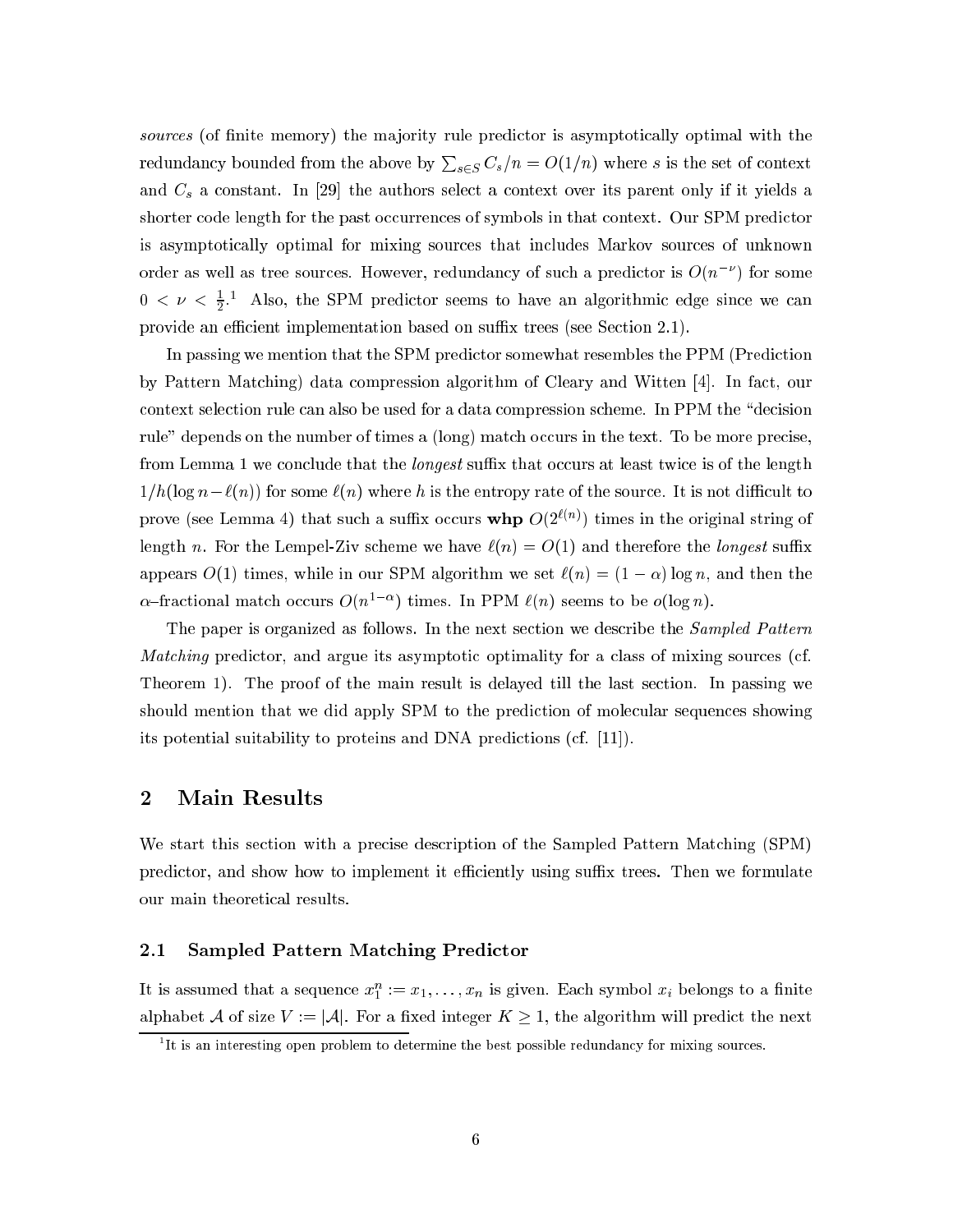K symbols,<sup>2</sup> that is,  $(\hat{x}_{n+1},..., \hat{x}_{n+K})$ . However, throughout the paper we carry out the analysis of the algorithm only for  $K = 1$ .

Let us fix  $0 < \alpha < 1$ . The SPM prediction algorithm works as follows:

1. Find the largest suffix of  $x_1^n$  whose copy appears somewhere in the string  $x_1^n$ . We call this suffix the *maximal suffix* and denote its length by  $D_n$ . More precisely,  $D_n := l$ where  $l$  is the largest integer such that

$$
(x_{n-l+1},\ldots,x_n)=(x_{n-i-l+1},\ldots,x_{n-i})
$$

for some  $1 \leq i \leq n$ .

- 2. Take an  $\alpha$  fraction of the maximal suffix of length  $k_n := [\alpha D_n]$ , that is, the suffix  $x_{n-k_n+1}, \ldots, x_n$ . Such a fractional suffix occurs more than twice in the original string. Let  $L_n \geq 2$  be the actual number of times  $x_{n-k_n+1}, \ldots, x_n$  appears in the string  $x_1^n$ . Each such a occurrence defines a **marker** (i.e., a substring), and the  $K$  positions after markers are called the **marked positions**. Finally, by the **sampled sequence** we mean a sequence composed of all symbols from the  $K$ -tuple marked positions. We shall use these notations throughout the paper.
- 3. Let now  $N(x_1, \ldots, x_K)$  be the number of non-overlapping K-tuple  $(x_1, \ldots, x_K)$  occurrences in the sampled sequence. The SPM predictor assigns

$$
(\hat{x}_{n+1},\ldots,\hat{x}_{n+K}) = \arg\max N(x_1,\ldots,x_K)
$$
\n<sup>(5)</sup>

with a tie broken in an arbitrary manner (e.g., by a random selection). In words,  $(\hat{x}_{n+1},\ldots,\hat{x}_{n+K})$  is assigned to the most frequent K-tuple occurring in the sampled sequence.

We illustrate the SPM algorithm in the following example.

### **Example 3.** SPM Predictor for  $K = 1$

Below is presented a text with the largest suffix and its copy framed (defined in Step 1) of the above algorithm):

### SLJZGGDL YGSJSLJZ KGSSLJZIDSLJZJGZ YGSJSLJZ

In fact,  $D_{40} = 8$ . Let  $\alpha = 0.5$ . Then the fractional suffix SLJZ is used to find all markers. They are shown below:

 ${}^{2}$ In some applications (e.g., molecular biology) one may need to predict simultaneously more than one symbol.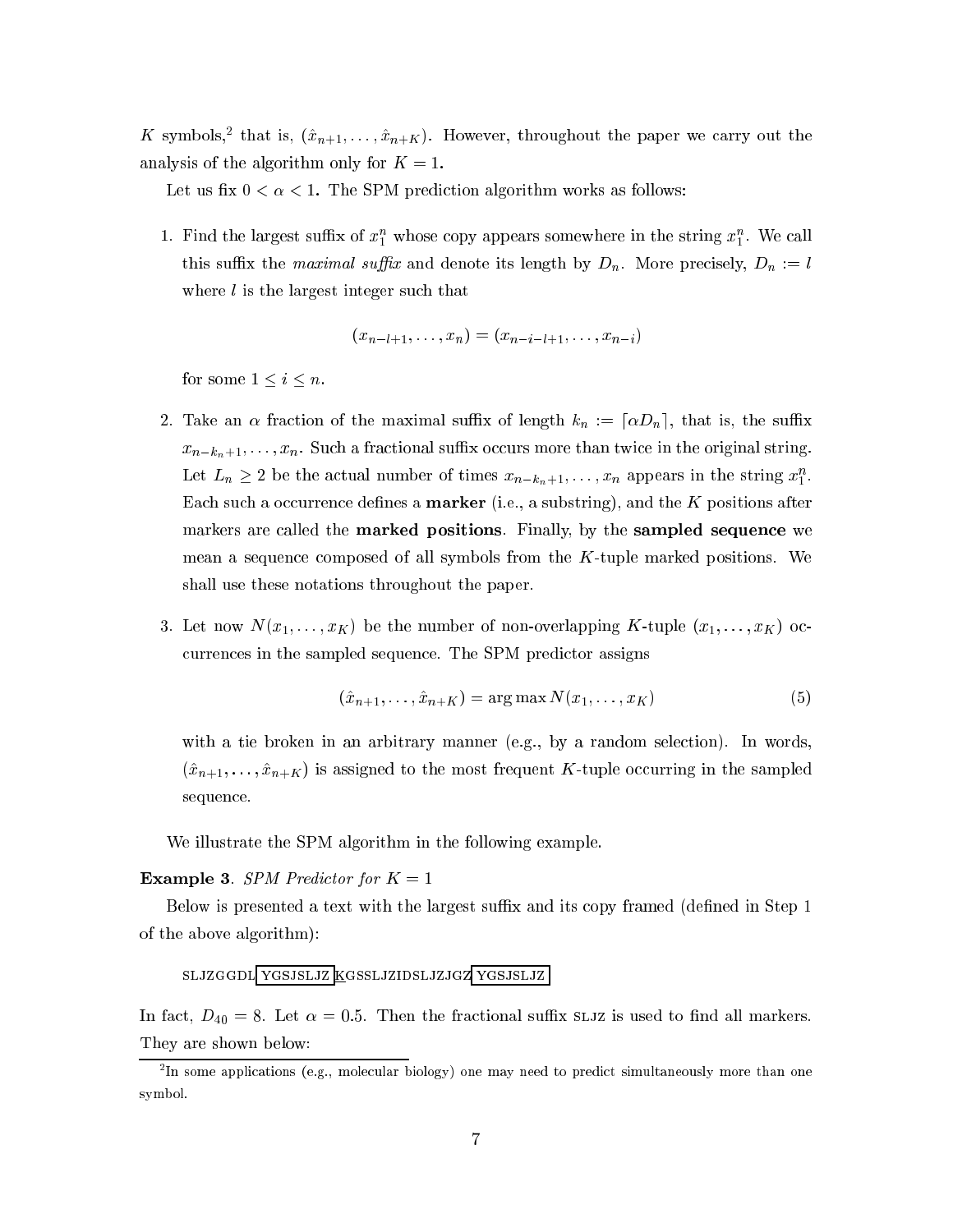

Figure 1: The suffix tree of abbababbab\$ with its longest suffix and markers shown (denoted by asterisks).

## <u>SLJZ GGDLYGSJ SLJZ KGS SLJZ KLJZJGZYGSJ SLJZ</u>

The sampled sequence is GKK, thus the SPM predicts  $\hat{x}_{41} = K$ .

The next question is how to compute efficiently the longest suffix, markers, and the predicted symbol  $\hat{x}_{n+1}$ . We propose to use the *suffix tree* construction (cf. [9, 26]). The suffix tree of  $x_1, \ldots, x_n$  is a *trie* (i.e., a digital tree) built from all suffixes of  $x_1, \ldots, x_n$ \$ where  $\frac{1}{3}$  is a special symbol that does not belong to the alphabet A. External nodes of such a suffix tree contain information about the the suffix positions in the original string and the substring itself that leads to this node (cf. Figure 1). In addition, we keep pointers to those external nodes that contain suffixes ending with the special symbol \$ (since one of them will be the longest suffix that we are looking for; in the fact the one with the longest path). Figure 1 shows the suffix tree constructed for  $x_1^{10}\$  = abbababbab\$. The external nodes containing suffixes ending with \$ are denoted by ovals. Observe that in Figure 1 the node containing (6, abbab) leads to the longest suffix  $x_6^{10}$  = abbab of length  $D_{10} = 5$  occurring also at  $x_1^5$  = abbab. It is very easy to find all markers once the suffix tree is built. Indeed, they are located in the subtree that can be reached following the last  $\lceil \alpha D_n \rceil$  symbols of the longest suffix. In Figure 1 for  $\alpha = 0.5$  we chosen the fractional suffix to be ab which occurs at position 1, 6, 4 and 9 as can be read directly from the subtree reached by following the path ab (see the nodes denoted by asterisks). Reading the most frequent symbol (say for  $K = 1$ ) is also simple: We only need to consider strings contained in these nodes (marked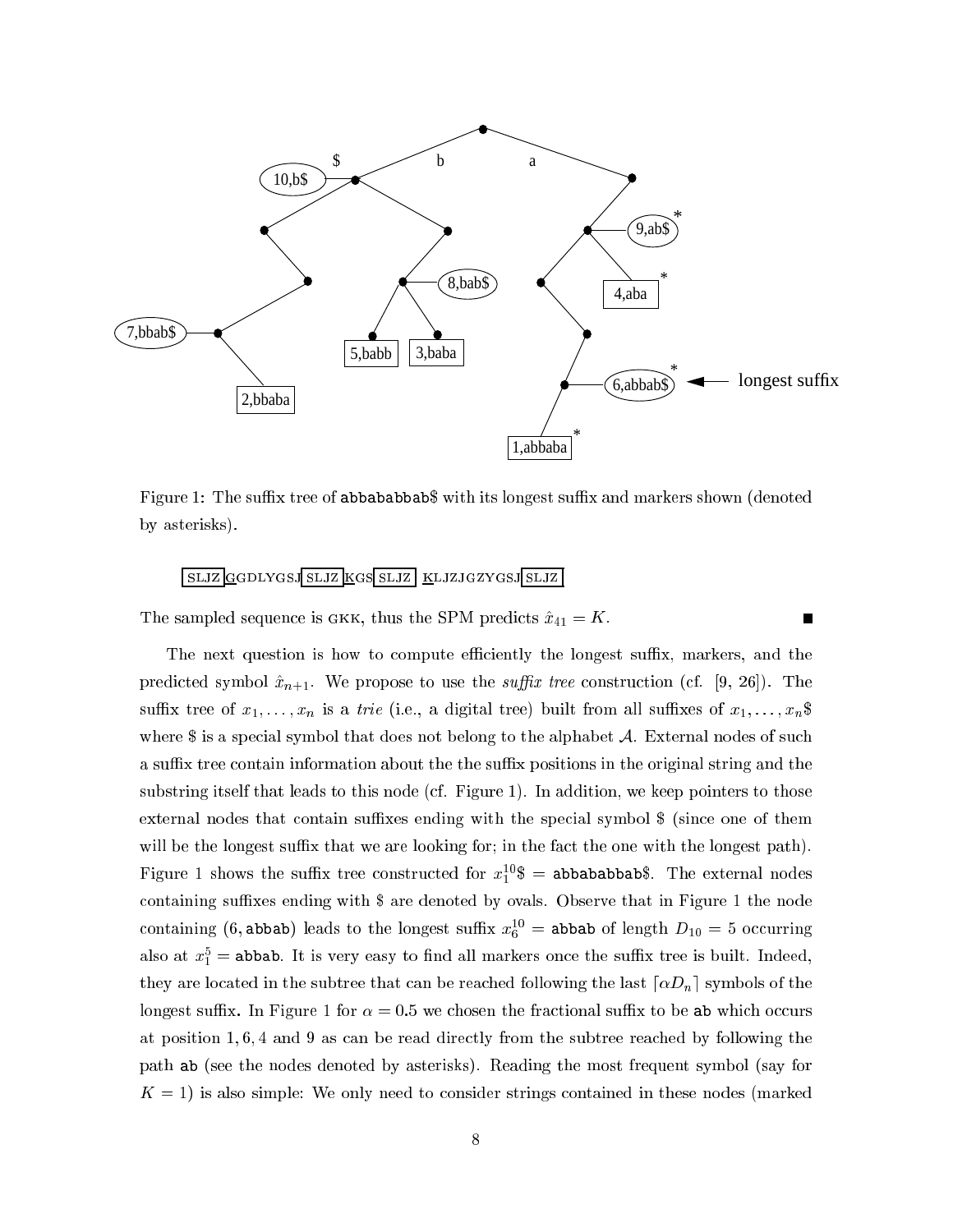by asterisks in Figure 1).

It is well known that a sumx tree of  $x_1$  can be built in  $O(n)$  in the worst case (cf. [9]). This algorithm, due to Weiner  $(cf. [9])$ , is quite complicated. One may want to use a simple brute-force algorithm that runs on average in  $O(n \log n)$  (cf. [25]). Moreover, it is easy to update the suffix tree when the new symbol  $x_{n+1}$  is added. The only nodes that we must look at are the ones with \$ to which we keep pointers. In the worst case, we need to inspect  $O(n)$  nodes, but on average only  $O(n^{1-\epsilon})$  (cf. Lemma 4).

## 2.2 Average Redundan
y of the SPM

The prime goal of this work is to derive the redundancy of the SPM algorithm for a class of mixing models M that we describe next (cf. [3, 24]):

 $(MX)$  (STRONGLY)  $\psi$ -MIXING SOURCE

Let  $\mathbb{F}_m$  be a  $\sigma$ -held generated by  $A_m = A_m A_{m+1} \ldots A_n$  for  $m \leq n$ . The source is called *mixing*, if there exists a bounded function  $\psi(g)$  such that for all  $m, g \ge 1$  and any two events  $A \in \mathbb{F}_1^+$  and  $D \in \mathbb{F}_{m+q}^-$  the following holds

$$
(1 - \psi(g)) \Pr\{A\} \Pr\{B\} \le \Pr\{AB\} \le (1 + \psi(g)) \Pr\{A\} \Pr\{B\}. \tag{6}
$$

If, in addition,  $\lim_{g\to\infty} \psi(g) = 0$ , then the source is called *strongly* mixing. Hereafter, we consider only strongly  $\psi$ -mixing sources and we shall call them *mixing sources*.

It is known that memoryless sources are mixing with  $\psi(g) = 0$ , and Markov sources over a nifice alphabet are strongly mixing with  $\psi(q) = O(\gamma^g)$  for some  $\gamma < 1$  (cf. [3, 20]).

Our main result is summarized next. It asserts that the SPM predictor is asymptotically optimal and its average redundancy is  $O(n+1)$  for some  $\nu > 0$ . We recall the optimal predictability (i.e., the average prediction error)  $\pi_n(\mathcal{M})$  is computed for the best predictor for known source statistics. In our setting the optimal predictor is defined as

$$
(X_{n+1}^*,\ldots,X_{n+K}^*) := \arg\max_{(a_1,\ldots,a_K)\in\mathcal{A}^K} \Pr\{X_{n+1} = a_1,\ldots,X_{n+K} = a_K | x_1,\ldots,x_n\}
$$

for all  $(x_1,\ldots,x_n)\in \mathcal{A}^+$ . The proof of the main result for  $\mathbf{A}=1$  is presented in the next section.

**Theorem 1** Let  $\alpha > \frac{1}{2}$  and K be fixed. Consider the Sampled Pattern Matching algorithm that predicts the next K outcomes of a sequence  $X_1, \ldots, X_n$  drawn from a  $\psi$ -mixing source  $\mathcal{M}$ . Then there exists  $0 \leq \nu \leq \frac{1}{2}$  such that for  $n \to \infty$ 

$$
r_n = \hat{\pi}_n(\mathcal{M}) - \pi_n^*(\mathcal{M}) = O(n^{-\nu})
$$
\n<sup>(7)</sup>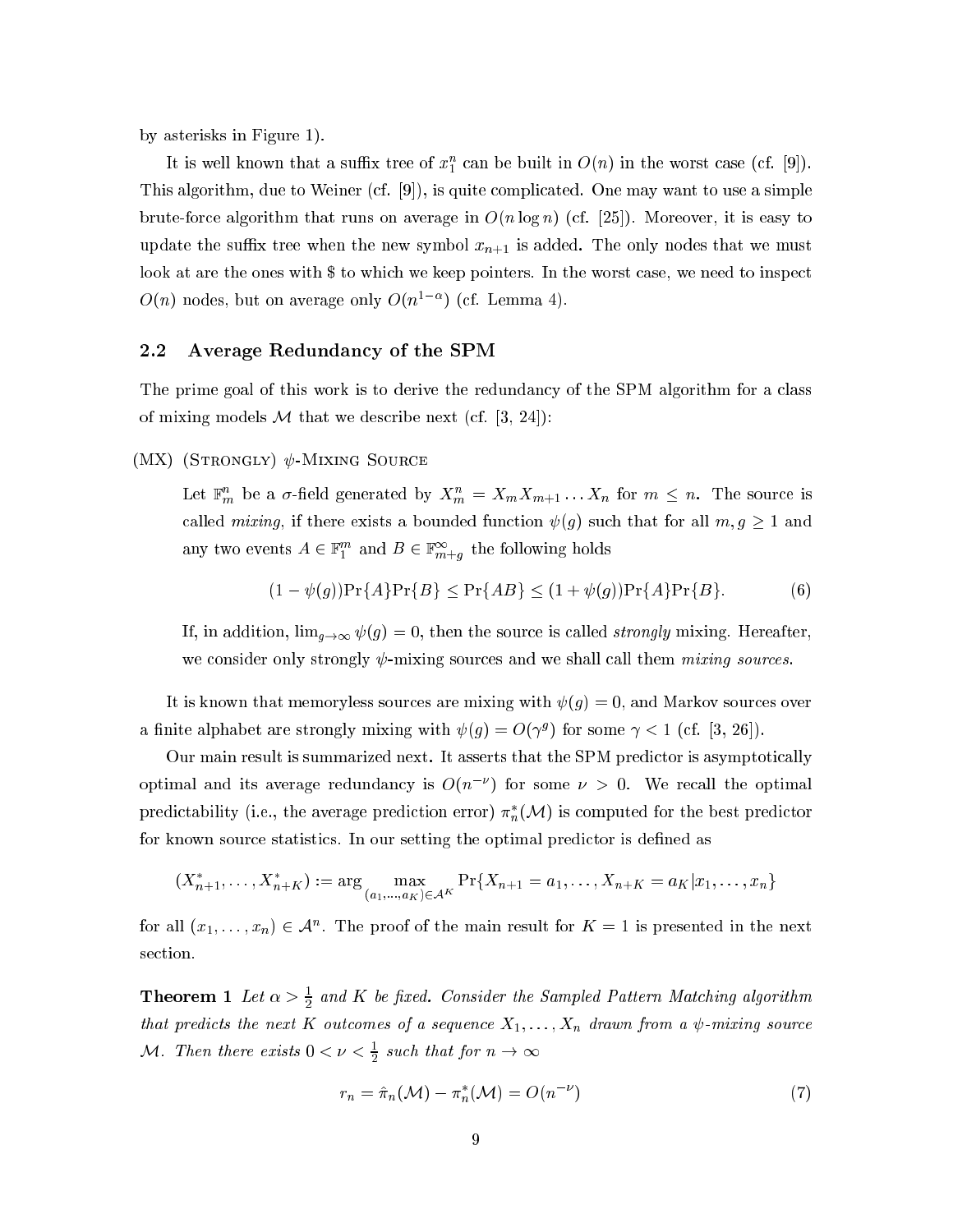provided the  $\psi$  mixing coefficient satisfies

$$
\lim_{n \to \infty} n^{1-\alpha} \psi(n^{\varepsilon}) = 0 \tag{8}
$$

for any arbitrary small  $\varepsilon > 0$ .

**Remark**. The restriction  $\alpha > \frac{1}{2}$  is necessary to assure that the crucial *marker separation* property (cf. next section) holds. This property says that **whp** two markers are not too close to each others. The SPM may still work for  $\alpha < \frac{1}{2}$  but then its average redundancy will decay to zero in a slower pace. However, the proof presented in the next section does not over su
h an extension.

# 3 Proof of the Main Result

We shall prove Theorem 1 using a combination of probabilistic and combinatorial methods. The reader is referred to the recent book [26] for in-depth discussion of these tools. We start with some definitions following by a series of technical lemmas that will lead us to the main result.

In the sequel, we shall need Rényi's entropy, rate of convergence to Shannon entropy, the *Asymptotic Equipartition Property* (AEP), and the Azuma inequality that we briefly review below (cf.  $[6, 15, 24, 26]$ ).

For  $-\infty \leq b \leq \infty$ , the bth order Rényi entropy is defined as

$$
h_b = \lim_{n \to \infty} \frac{-\log \mathbf{E}[P^b(X_1^n)]}{bn} = \lim_{n \to \infty} \frac{-\log \left(\sum_{w \in \mathcal{A}^n} P^{b+1}(w)\right)^{1/b}}{n}, \tag{9}
$$

provided the above limit exists. In the above, we write  $P(w) = \Pr\{X_1 = w\}$  for  $w \in A^n$ . It is known (e.g., see  $[24, 26]$ ) that for mixing processes the Rényi entropies exist. Observe that Shannon entropy  $h = \lim_{b \to 0} h_b$ . Moreover, by the Shannon-McMillan-Breiman theorem the convergence to Shannon entropy is also in the almost sure sense. The AEP states: For  $a$ stationary and ergodic sequence  $\Lambda_1$  , for given  $\varepsilon>0$  the state space  ${\mathcal A}$  -can be partitioned into two subsets,  $\mathcal{D}_n$  ( bad set ) and  $\mathcal{G}_n$  ( good set ), such that there is  $\mathcal{N}_\varepsilon$  so that for  $n \geq N_{\varepsilon}$  we have

$$
2^{-nh(1+\varepsilon)} \le P(x_1^n) \le 2^{-nh(1-\varepsilon)} \qquad \text{for} \qquad x_1^n \in \mathcal{G}_n^{\varepsilon}, \tag{10}
$$

$$
\lim_{n \to \infty} P(\mathcal{B}_n^{\varepsilon}) = 0. \tag{11}
$$

In general, there is no universal rate of convergence to the entropy  $h$ , however, for sources satisfying the so called *Blowing-up Property* Marton and Shields [14] proved that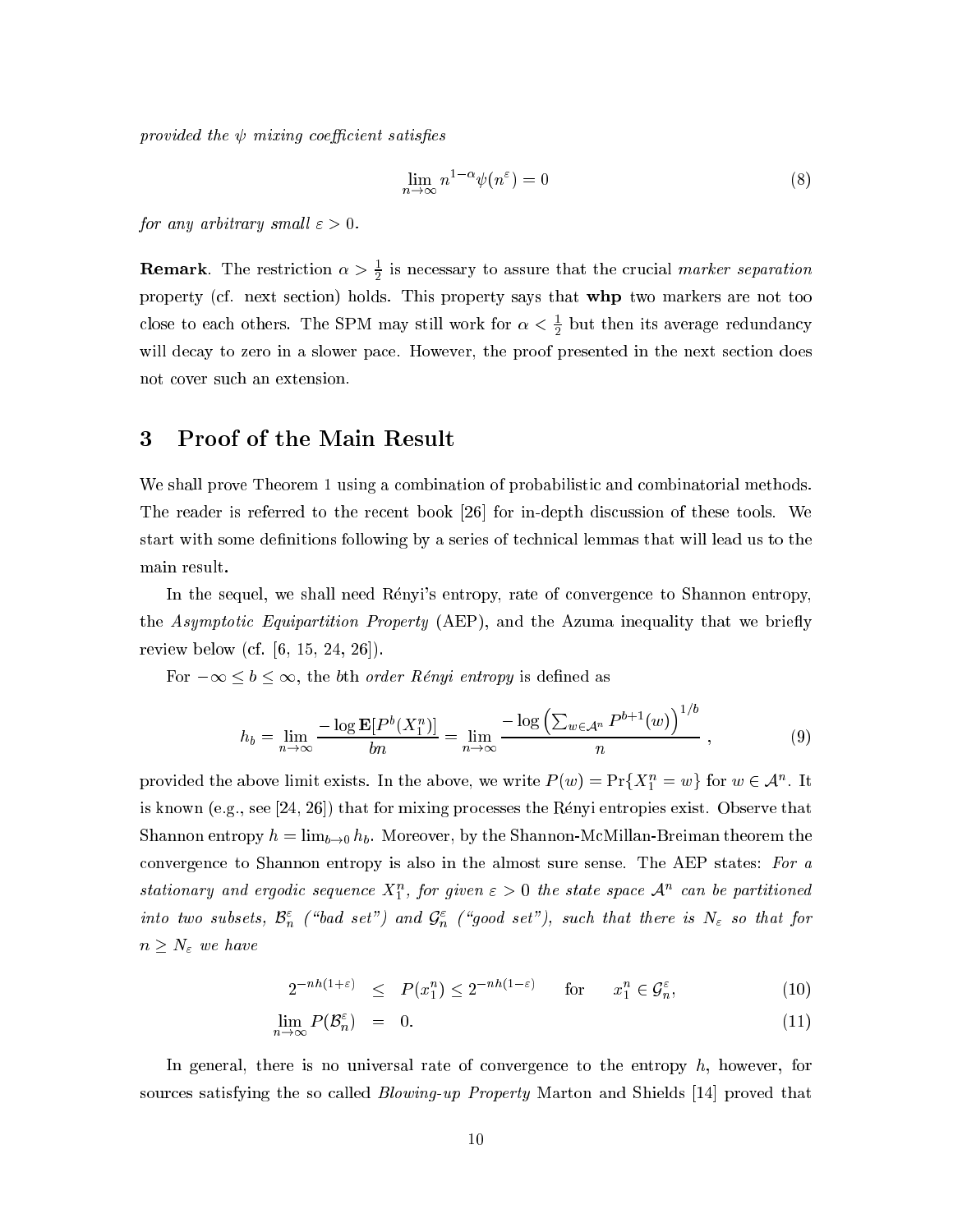the convergence rate in the AEP is exponential, that is,  $F(\mathcal{D}_n)$  converges exponentially fast to zero for such processes. In particular, Shields [24] showed that for mixing processes there exists  $\omega > 0$  such that

$$
P(\mathcal{B}_n^{\varepsilon}) = O(2^{-\omega n})\tag{12}
$$

for large n.

#### 3.1 A Road-map to the Proof  $3.1$

Before we proceed with a formal proof we present here a "guided tour" through the main thrust of our approach. As mentioned before, we only consider the case  $K = 1$ . In order to establish a bound for the prediction redundancy, we shall show that  $(4)$ , that is,

$$
\Pr\{X_{n+1} \neq X_{n+1}\} - \Pr\{X_{n+1}^* \neq X_{n+1}\} \leq \Pr\{X_{n+1}^* \neq X_{n+1}\}\
$$

is small for  $n \to \infty$ . As pointed out in Example 2, the right-hand side of the above might not be small for some ases (e.g., when probabilities of generating symbols are indistinguishable), and then we must use the left-hand side of the above. However, the core of the proof is ommon to both ases.

The main theorem will follow from the fact that the sampled sequence is mixing. In Lemma 7 we establish this fact which we call the *mixing property*.

Property 1 (Mixing of the sampled sequence) The sampled sequence is mixing provided (8) holds for  $n \to \infty$ .

Knowing this, it is easy to prove our main result. Indeed, the majority rule for an (almost) i.i.d. sampled sequence suggests to predict  $a \in \mathcal{A}$  that maximizes the conditional probability  $P(\Lambda_{n+1} \equiv a | \Lambda_1)$  provided that the number of markers tends to infinity. This result is qualitatively equivalent to the main theorem.

The mixing property of the sampled sequence is a consequence of two crucial properties, namely:

- the marker separation property;
- the marker stability property.

The marker separation property is used to establish the mixing property. We will prove it in Lemma 3 where the condition  $\alpha > 1/2$  is required.

**Property 2 (Marker separation property)** There exists  $\varepsilon > 0$  such that for  $\alpha > \frac{1}{2}$ with high probability as  $n \to \infty$  two consecutive markers in the string  $X_1^{\cdot}$  cannot be closer than n" positions.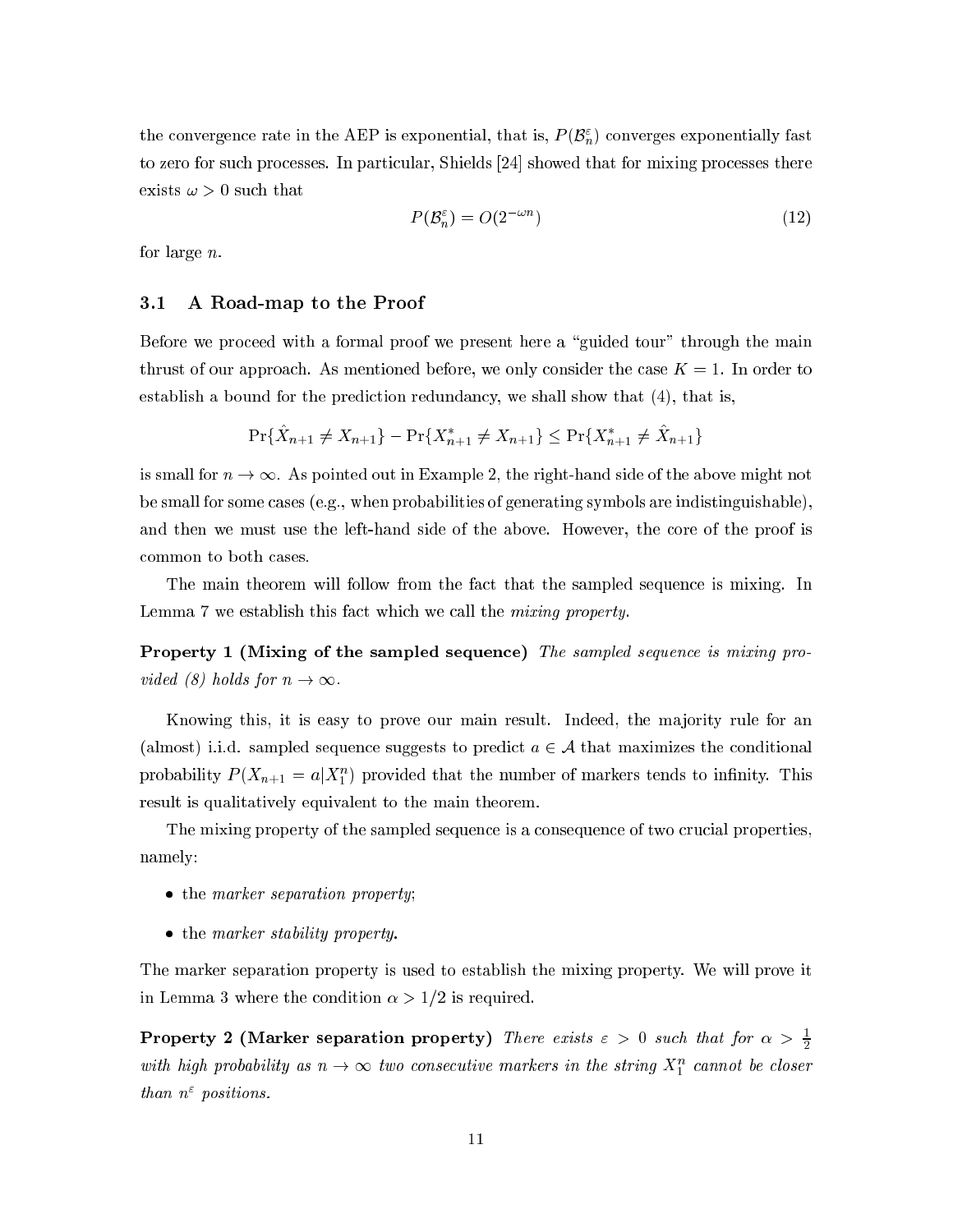The separation property together with the mixing condition of the original sequence show that a pair of consecutive markers tend to be independent as  $n \to \infty$ . This should lead to the proof of the mixing property of the sampled sequen
e. Observe, however, that a modification of one part of the string may change the positions of the markers in other parts of the string. Fortunately, this happens very rarely as the next marker stability property asserts (
f. Lemma 6).

**Property 3 (Marker stability property)** There exists  $\varepsilon > 0$  such that with high prob- ${\it a}$ ourly no modification of any of the  $\{n+1\}$  symbols following a marker will transform the string  $\Lambda_1^-$  into a another string  $\Lambda_1^+$  with a new set of markers.

In the next subse
tions we prove in the sequel the marker separation property, the marker stability property, and the mixing property of the sampled sequen
e. Finally, in Section 3.5 we complete the proof of Theorem 1.

### 3.2 Marker Separation Property

We establish here the marker separation property. We first show in Lemma 1 that the largest sumx  $D_n$  is of length  $\frac{1}{b}$  log n whp (with high probability). This will lead to Lemma 3 which is a formal statement of the separation property. In addition, we show in Lemma 4 that **whp** the number of markers is  $n-1$  which is also required for the proof of the main result.

**Lemma 1** For a string  $\mathbf{x}_1$  generated by a mixing source, tet  $\mathbf{D}_n$  be the tength of targest suffix of  $X_1^+$  that has a copy inside  $X_1^+$ , that is,

$$
D_n = \max\{l : \ \exists_{1 \le i \le n-l+1} \ X_{n-l+1}^n = X_i^{i+l-1}\}.
$$

For any  $\varepsilon > 0$ 

$$
\Pr\left\{(1-\varepsilon)\frac{\log n}{h} < D_n < (1+\varepsilon)\frac{\log n}{h}\right\} = 1 - O\left(\frac{\log n}{n^{\varepsilon}}\right)
$$

provided the  $\psi$ -mixing coefficient satisfies (8) of Theorem 1.

**Proof.** This was basically proved in  $[13, 25, 28]$  (cf. also  $[30]$ ) using the first and the second moment methods (cf. [26]). We provide here only a sketch of the proof. Let  $w \in \mathcal{G}_{\nu}$ <sup>k</sup> . Then for  $\kappa = (1 + \varepsilon)n$  =  $\log n$ 

$$
\Pr\{D_n \ge k\} \le \sum_{i=1}^{n-k} \sum_{w \in \mathcal{G}_k^{\varepsilon/2}} \Pr\{X_i^{i+k-1} = X_{n-k+1}^n = w\} + P(\mathcal{B}_k^{\varepsilon})
$$
  

$$
\le \sum_{i=1}^{n-k} (1 + \psi(n - 2k - i + 2))2^{-kh(1-\varepsilon/2)} + P(\mathcal{B}_k^{\varepsilon})
$$
  

$$
\le O(\max\{n^{-\varepsilon/2}, P(\mathcal{B}_{\log n}^{\varepsilon})\})
$$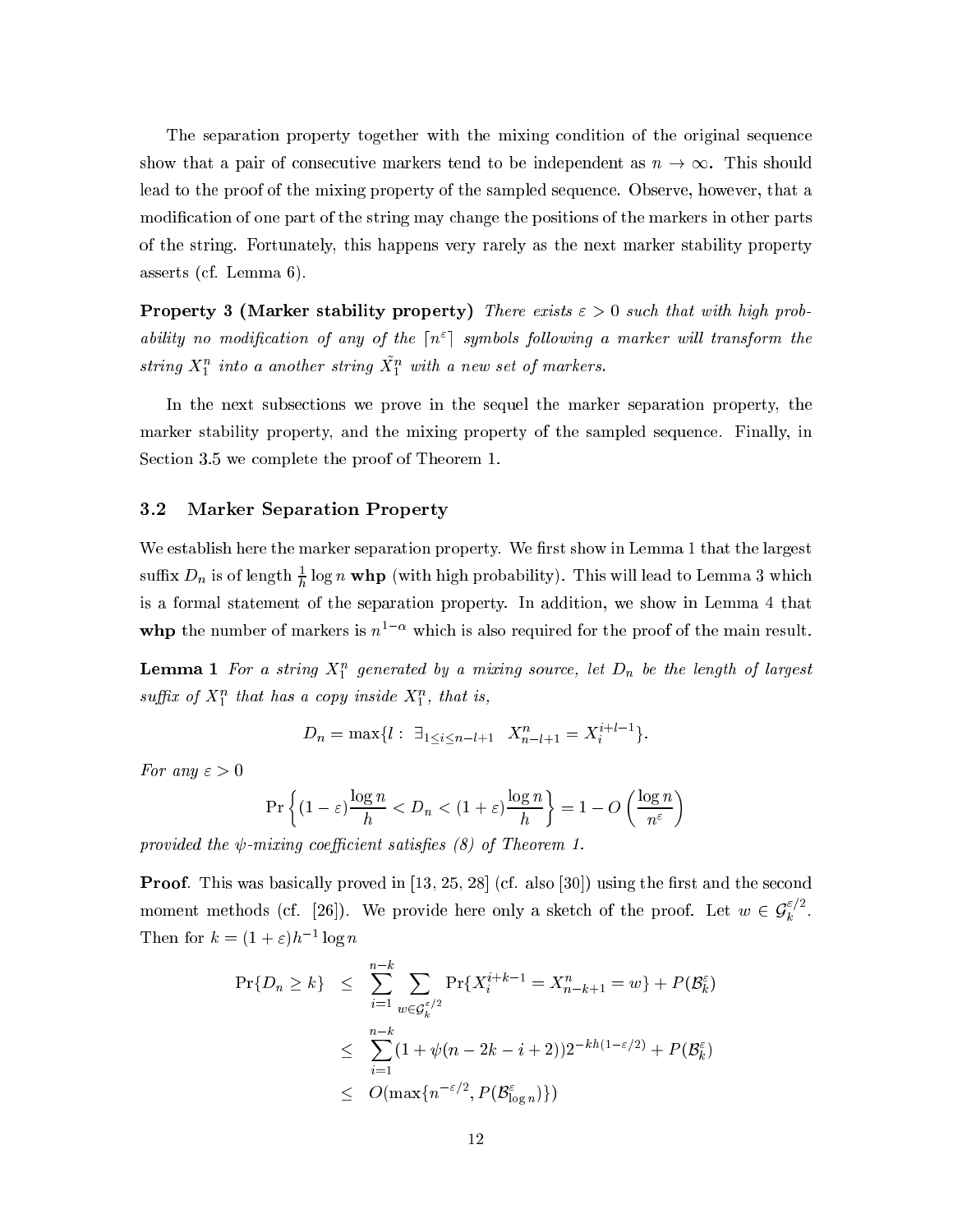for any  $\varepsilon > 0$ . By (12) the upper bound is established.

The lower bound is more intricate, but follows the standard approach of "loosing up" the dependency by deleting  $n \in \mathbb{N}$  retters after ever symbol of  $X_1$ . The derivation from [13]

$$
\Pr\{D_n < k\} \le 2\psi(n^{\varepsilon/4}) + O(\log n/n^{\varepsilon/4})
$$

for  $\kappa = (1 - \varepsilon)n^{-1}$  fog n. This completes the proof since  $\psi(n^{-1}) = O(n^{-1})$  under (8).

Remark. We should point out that (8) is not necessary for Lemma 1 to be true. In general, the rate of convergence is  $O(\max\{\psi(n^{-\epsilon/2}), n^{-\epsilon}\})$  (cf. [13, 28]). In fact,  $D_n \sim \frac{1}{\epsilon}$  (pr.) for stationary ergodic processes  $(cf. [30])$ .

In the sequel, we must study the way markers may overlap. For two strings  $X$  and  $Y$  we denote  $C(X, Y)$  the length of the longest common prefix of both X and Y. The next lemma presents an estimate on the tail of the probability distribution of  $C(X_i^+, X_j^+)$  where  $X_i^+$ and  $\Lambda_i^{\pm}$  are substrings (starting at positions  $i$  and  $j$ , respectively) of a string generated by a mixing model.

**Lemma 2** There exists  $\xi > 0$  such that for any  $1 \leq i \neq j \leq n$ 

$$
\Pr\{C(X_i^n, X_j^n) \ge k\} \le c2^{-\xi k} \tag{13}
$$

where  $c > 0$  is a constant.

**Proof.** We shall follow the proof from [25]. To simplify the notation let  $C_{i,j} \equiv C(X_i, X_j)$ and  $j = i + a$ , that is,  $\Lambda_i^j$  is  $a \ge 1$  shifted version of  $\Lambda_i^j$ . When  $a > \kappa$  the situation is quite simple (there is no overlap), so we concentrate on the case  $1 \le a \le \kappa$ . Let  $w_d \in \mathcal{A}$  be a word of length d. Since both strings overlap on  $k + d$  positions, there exists  $w_d$  such that  $X_i^{i+k+d-1} = w_d^{\lfloor \frac{n}{d} \rfloor + 1} \overline{w}_d$  and  $X_{i+d}^{i+k+2d-1} = w_d^{\lfloor \frac{n}{d} \rfloor + 1} \overline{w}_d$  where  $\overline{w}_d$  is a prefix of  $w_d$  (cf. [25, 26]); that is,  $X_i$  is periodic with period  $w_d$ . Therefore, we have

$$
\Pr\{C_{i,i+d} \ge k\} = \sum_{\mathcal{A}^d} P(w_d^{\lfloor k/d \rfloor + 1} \overline{w}_d)
$$
\n
$$
\le c \sum_{\mathcal{A}^d} P(w_d^{\lfloor k/d \rfloor} \overline{w}_d) P(w_d)
$$
\n(14)

$$
\leq c \sqrt{\sum_{\mathcal{A}^d} P^2(w_d^{\lfloor k/d \rfloor} \overline{w}_d) P(w_d)} \leq c \sqrt{\sum_{\mathcal{A}^d} P^2(w_d^{\lfloor k/d \rfloor} \overline{w}_d)} \tag{15}
$$

$$
\leq c \sqrt{\sum_{\mathcal{A}^k} P^2(w_k)} = c_1 \sqrt{\mathbf{E}[P(w_k)]} \tag{16}
$$

$$
\leq c2^{-\frac{1}{2}kh_1(1-\varepsilon)}\tag{17}
$$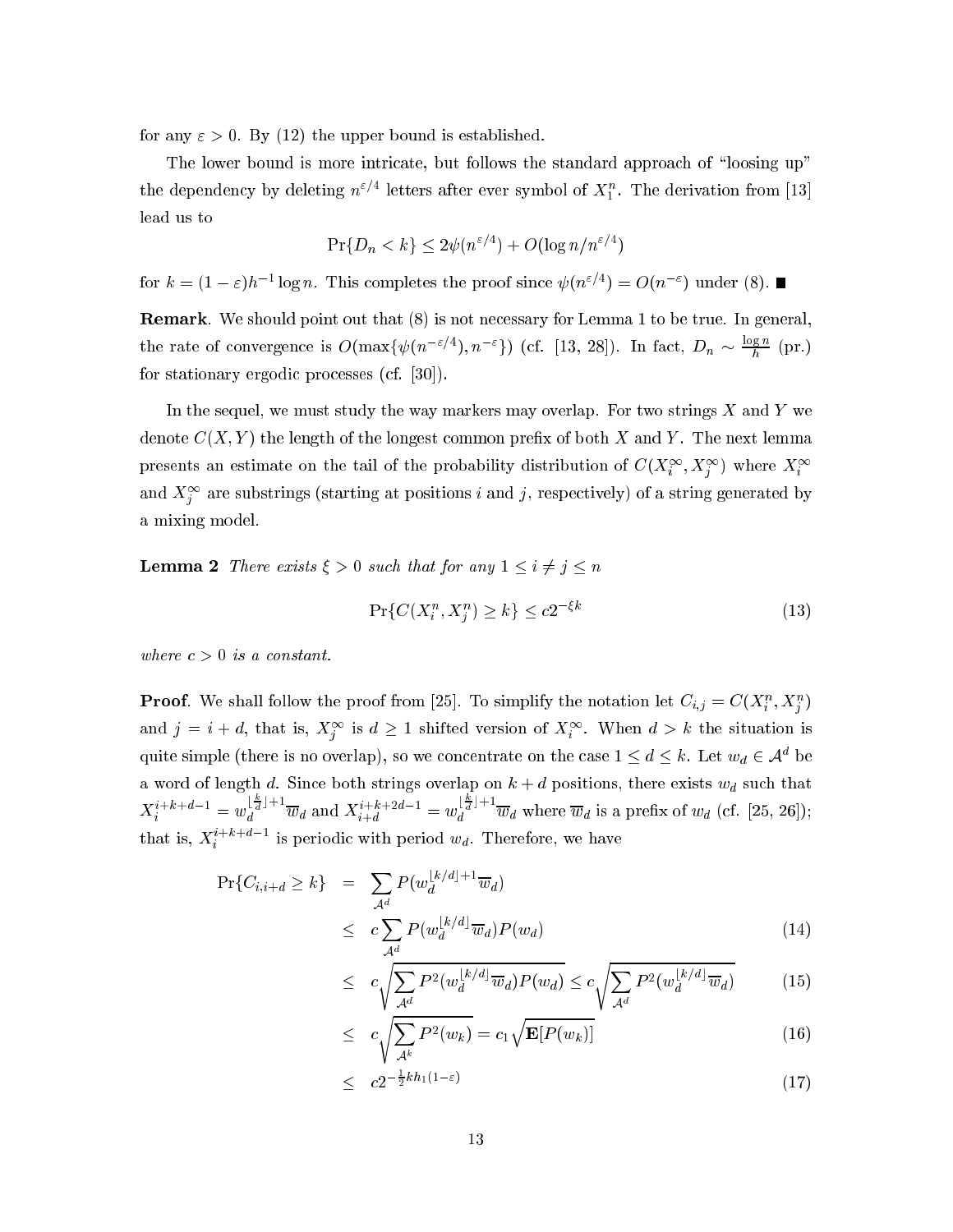where  $(14)$  is due to the mixing condition,  $(15)$  is a consequence of the *inequality on means* (cf. [26]), (16) follows from  $\mathcal{A}^d \subset \mathcal{A}^k$ , and (17) is a consequence of the definition of the Rényi's entropy  $h_1$  (i.e.,  $b = 1$  in (9)). In the above, the constant c may change from line to line and  $\varepsilon > 0$  is any arbitrary small positive constant. This completes the proof after setting  $\xi = \frac{1}{2}h_1(1-\varepsilon)$ . Г

The next lemma is at the heart of our proof, and it establishes the marker separation property. It says that whp markers cannot overlap and in fact cannot be too close to each others. Below  $\varepsilon > 0$  stands for a small positive number and c is constant that may change from line to line.

**Lemma 3** For any  $\varepsilon > 0$  and  $\alpha > \frac{1}{2}$ , the probability that for  $k \ge \alpha \frac{\log n}{h}$ , a string  $X_1^n$ contains two consecutive copies of the suffix  $X_{n-k+1}^n$  that are separated by less than  $d = \lceil n^{\varepsilon} \rceil$ positions is  $O(n^{-\nu})$  with

$$
-\nu = \max\left\{1 - 2\alpha + \varepsilon, -\alpha + \varepsilon, -\omega\frac{\alpha}{h}(1 - \varepsilon), -\frac{h_1}{2h}\alpha\varepsilon(1 - \varepsilon)\right\},\,
$$

where  $\omega$  is defined in (12).

**Proof.** We start by formalizing the statement of the lemma. Define  $\mathcal{E}_n$  as follows

$$
\mathcal{E}_n := \{ X_1^n : \ \exists_{1 \le i \le n} \ \exists_{i \le j \le i+d} : \ X_i^{i+k-1} = X_j^{j+k-1} = X_{n-k+1}^n \};
$$

that is,  $\mathcal{E}_n$  is the set of strings of length *n* that satisfies the condition of the lemma. Thus, to prove it suffices to show that  $P(\mathcal{E}_n) = O(n^{-\nu}).$ 

Let us consider two substrings  $X_i^{i+k-1}$  and  $X_i^{j+k-1}$  of length  $k \ge \alpha \frac{\log n}{h}$ . Let the integer  $g = \max\{j - i - k + 1, 0\}$  be called the gap between the substrings. We assume that  $g < n^{\varepsilon}$ . We define also the distance d between the substrings  $X_i^{i+k-1}$  and  $X_j^{j+k-1}$  as  $d = j - i$  $(j \geq i)$ . Clearly  $d = j - i \leq k + g$ . Observe that strings in  $\mathcal{E}_n$  may have markers that may overlap, or may have two markers within distance  $d$  without overlapping, or may have a marker within distance d from the suffix  $X_{n-k+1}^n$ . To analyze these three cases we consider the following sets:

- $\mathcal{O}_n$ : set of strings  $X_1^n$  such that the suffix  $X_{n-k+1}^n$  and its copy overlap on more than  $\epsilon k$  positions;
- $\mathcal{E}_n^1$ : set of strings  $X_1^n$  such that  $X_1^n \notin \mathcal{O}_n$  and  $X_{n-k-d}^n$  contains another copy of  $X_{n-k+1}^n$
- $\mathcal{E}_n^2$ : set of strings  $X_1^n$  such that  $X_1^n \notin \mathcal{O}_n$  and two consecutive copies (i.e., markers) of  $X_{n-k+1}^n$  are within distance smaller than d.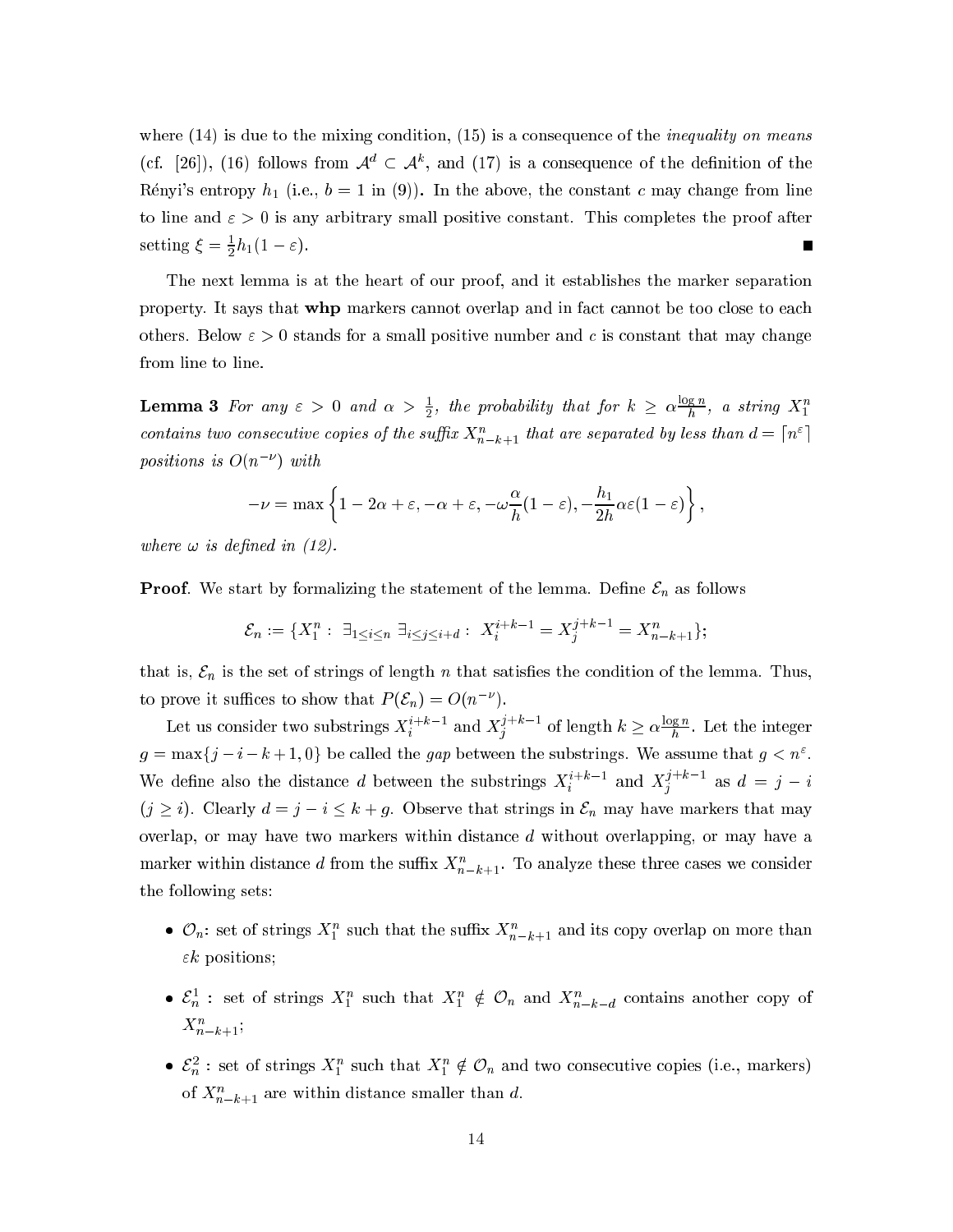Notice that  $\varepsilon_n\subset U_n\cup \varepsilon_n\cup \varepsilon_n.$  By Lemma 2 we can bound the probability of  $U_n$  as follows

$$
P(\mathcal{O}_n) \le ck2^{-\xi\varepsilon k} = O(n^{-\frac{h_1}{2h}\alpha\varepsilon(1-\varepsilon)})
$$

Now, we on
entrate on evaluating the probability of the other two sets. Observe that

$$
P(\mathcal{E}_n^1) = \sum_{w_k \in \mathcal{A}^k - \mathcal{O}_n} \Pr{\exists_{0 < j \le k + g} : X_{n-k-i}^{n-i} = X_{n-k}^n = w_k}.
$$

Using Lemma 1, Asymptotic Equipartition Property (AEP), and mixing condition (6), we obtain (to simplify notations we write below  $k(1 - \varepsilon)$  for  $k(1 - \varepsilon)$ ):

$$
P(\mathcal{E}_n^1) \leq c \sum_{w_{k(1-\varepsilon)} \in \mathcal{A}^{k(1-\varepsilon)}} \Pr\{\exists_{k(1-\varepsilon) \leq i \leq k+g} X_{n-k(1-\varepsilon)-i+1}^{n-i} = w_{k(1-\varepsilon)}\} \Pr\{X_{n-k(1-\varepsilon)+1}^n = w_{k(1-\varepsilon)}\}
$$
  
\n
$$
\leq c P(\mathcal{B}_{k(1-\varepsilon)}^{\varepsilon}) + c(k+g) \sum_{w_{k(1-\varepsilon)} \in \mathcal{G}_{k(1-\varepsilon)}^{\varepsilon}} P^2(w_{k(1-\varepsilon)})
$$
  
\n
$$
\leq c P(\mathcal{B}_{k(1-\varepsilon)}^{\varepsilon}) + c(k+g) 2^{h(1-\varepsilon)^2 k}
$$
  
\n
$$
\leq c P(\mathcal{B}_{k(1-\varepsilon)}^{\varepsilon}) + cn^{-\alpha+O(\varepsilon)}.
$$

r many, the probability of  $c_n$ , formally satisfies the following identity

$$
P(\mathcal{E}_n^2) = \sum_{w_k \in \mathcal{A}^k - \mathcal{O}_n} \Pr\{\exists_{m < n} \exists_{0 < j \le k + d} : X_{m-k-j}^{m-j} = X_{m-k}^m = X_{n-k}^n = w_k\}.
$$
\n(20)

Using the same arguments as above we conclude that

$$
P(\mathcal{E}_n^2) \leq cP(\mathcal{B}_{k(1-\varepsilon)}^{\varepsilon}) + cn(k+g) \sum_{w_{k(1-\varepsilon)} \in \mathcal{G}_{k(1-\varepsilon)}^{\varepsilon}} P^3(w_{k-d})
$$
  

$$
\leq cP(\mathcal{B}_{k(1-\varepsilon)}^{\varepsilon}) + 2cnn^{\varepsilon} 2^{-2h(1-\varepsilon)^2 k}
$$
  

$$
\leq cP(\mathcal{B}_{k(1-\varepsilon)}^{\varepsilon}) + cn^{1-2\alpha+O(\varepsilon)}.
$$

Combining the previous estimates we prove the lemma.

 $\blacksquare$ 

**Remark:** For  $\varepsilon \to 0$  we have  $0 < \nu < \frac{1}{2}$  for  $\alpha > \frac{1}{2}$ . The condition  $\alpha > \frac{1}{2}$  is required only in the proof of this lemma.

Let now  $L_n$  be the number of markers (of length  $k = \lfloor \alpha D_n \rfloor$ ). We shall prove that whp  $L_n \sim n$   $^{-}$   $^{-}$  where  $\varepsilon > 0$  is an arbitrary positive number. Actually, we only need a lower bound on the number of markers since we know that  $L_n \leq n$  which suits us quite well.

**Lemma 4** For arbitrarily small  $\varepsilon > 0$ 

$$
\Pr\{L_n < (1-\varepsilon)n^{1-\alpha-\varepsilon}\} = O(\max\{n^{\alpha-1+\varepsilon}, \psi(n^{\varepsilon})\})
$$

for large n.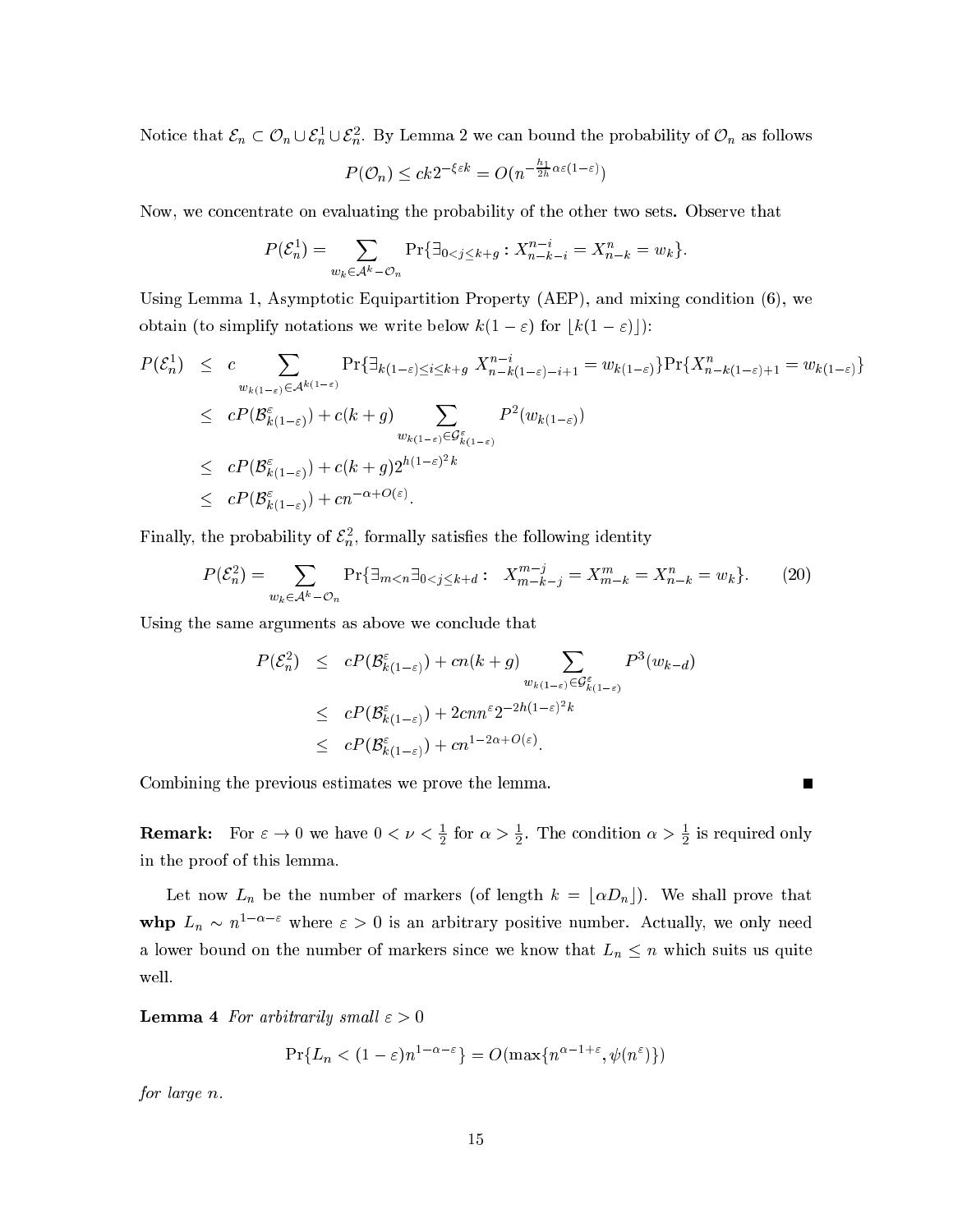**Proof.** We only consider nonoverlapping markers that are separated by  $q = n$  symbols. Denote this number of markers by  $L_n$ . Clearly,  $L_n \ge L_n$  and let  $Z_i$  be equal to 1 if a nonoverlapping  $n$  -separated marker occurs at position  $i$ , where  $1 \leq i \leq n/(\kappa + q)$  with  $k = \lfloor \alpha D_n \rfloor$ . Observe that

$$
\mathbf{E}[L_n^*] = \sum_{i=1}^{n/(k+g)} \mathbf{E}[Z_i] \geq \frac{n}{k+g} \Pr\{Z_i = w_k \in \mathcal{G}_k^{\varepsilon}, \ k \geq (1-\varepsilon)\alpha h^{-1} \log n\} \geq n^{1-\alpha-\varepsilon}.
$$

Then by Chebyshev's inequality

$$
\Pr\{L_n < (1-\varepsilon)n^{1-\alpha-\varepsilon}\} \le \Pr\{L_n^* < (1-\varepsilon)\mathbf{E}[L_n^*]\} \le \frac{\mathbf{Var}[L_n^*]}{\varepsilon^2 \mathbf{E}[L_n^*]^2}.
$$

We prove below that

$$
\mathbf{Var}[L_n^*] \leq \mathbf{E}[L_n] + 2\psi(n^{\epsilon})\mathbf{E}[L_n^*]^2.
$$

To estimate the variance  $var[L_n]$  we proceed basically as in [15]. Observe that for  $m =$  $n/(k + g)$ 

$$
\begin{array}{lcl} \mathbf{Var}[L_n^*] & = & \displaystyle \sum\limits_{i=1}^m\mathbf{Var}[Z_i] + \sum\limits_{|i-j|>n^\varepsilon}\mathbf{Cov}[Z_iZ_j] \\ & \leq & \mathbf{E}[L_n^*] + 2\psi(n^\varepsilon) \sum\limits_{|i-j|>n^\varepsilon}\mathbf{E}[Z_i]\mathbf{E}[Z_j] \\ & \leq & \mathbf{E}[L_n^*] + 2\psi(n^\varepsilon)\mathbf{E}[L_n^*]^2, \end{array}
$$

whi
h, together with our previous estimates, ompletes the proof.

#### $3.3$ **Marker Stability Properties**

We establish here the marker stability property. Assume now that  $m = |n|$  for any arbitrary small  $\varepsilon > 0$ . In the sequel, we shall work with modified strings  $\Lambda_1$  in which we change any of the m symbols following a marker. We prove several properties of such modified strings. Among others, in the next lemma we show that **whp** the largest suffix  $D_n$  in the modified strings is equal to the sumx  $D_n$  in the original string.

 ${\bf L}$ emma  ${\bf 5}$  Let  $X_1$  be a string that ayjers from the string  $X_1$  generated by a mixing model on any of  $m = \lfloor n \rfloor$  positions after a marker of  $X_1$ . Let  $D_n$  be the length of the largest suffix in  $\Lambda_1$  . Then there exists  $\varepsilon > 0$  such that

$$
\Pr\{D_n = \widetilde{D}_n\} = 1 - O(n^{-\nu})\tag{21}
$$

Г

*for some*  $0 \leq \nu \leq \frac{1}{2}$ .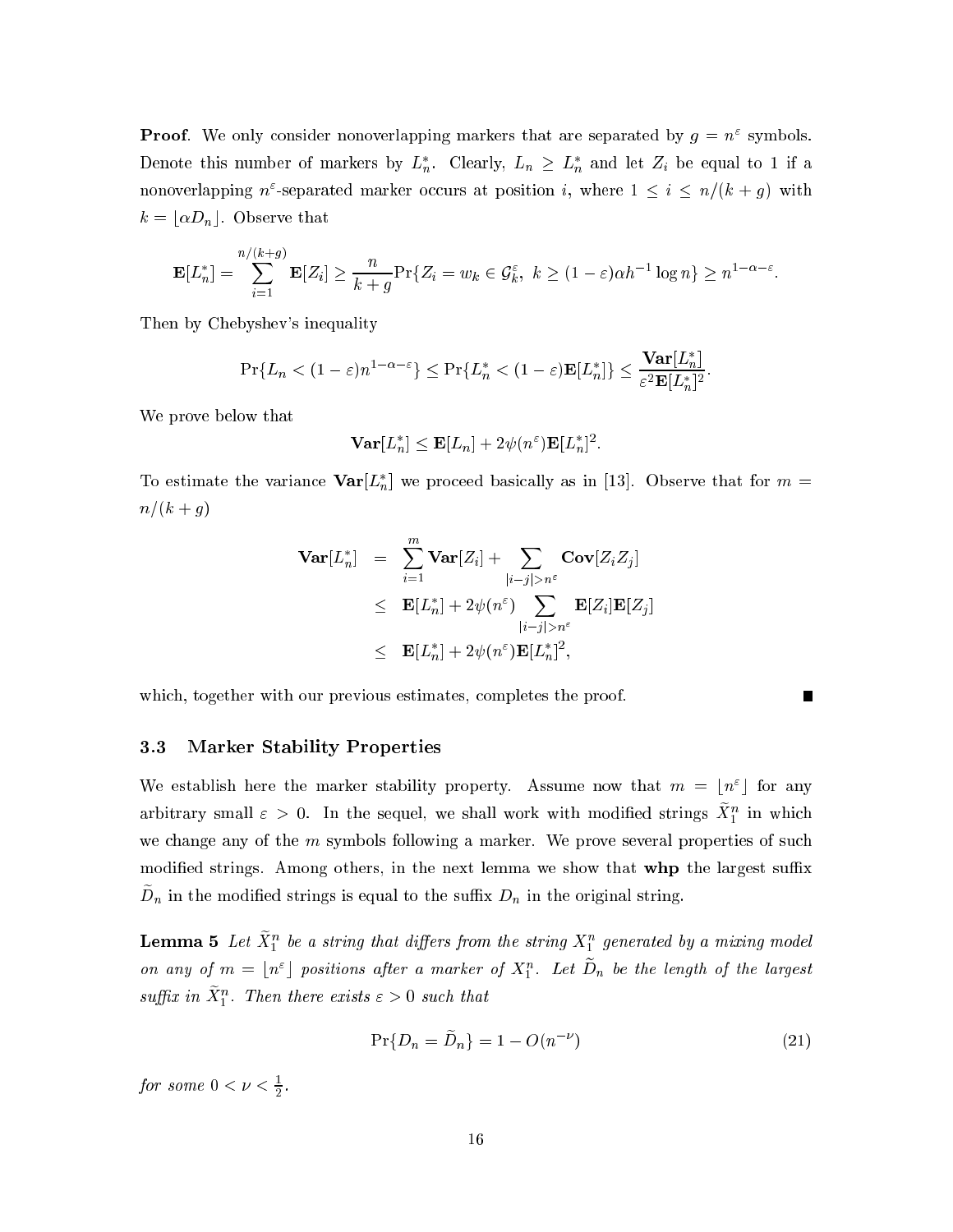

Figure 2: Illustration to Lemma 5: Solid intervals represent the largest suffix and its copy, boxes are markers and sampled positions are marked as rosses.

**Proof.** The thrust of the proof is quite simple. We shall show that the modification defined in the lemma can only concern markers that contains any of these modified symbols. But due to marker separation properties (in particular, Lemma 3) such an event is quite unlikely as long as  $D_n > (1 - \varepsilon)$ <sub>r</sub> log *n* for  $\varepsilon$  sumclently small. Therefore, we assume from now on that  $D_n \geq (1 - \varepsilon)$ <sub>r</sub> log n, which by Lemma 1 occurs with probability  $1 - O(n^{-1})$ . We consider several cases illustrated in Figure 2 (where  $m = 1$  is assumed).

Let  $S_n$  be the sumx of length  $D_n$  of string  $\Lambda_1$ , that is,  $S_n = \Lambda_{n-D_n+1}$ ; let  $C_n$  be an internal copy of  $S_n$  in the original string  $A_1$  . We assume that  $C_n$  starts at position  $i$ , i.e.,  $C_n = \overline{X}_i$   $\cdots$   $\cdots$  We consider two cases:

CASE  $\mathcal{D}_n \setminus \mathcal{D}_n$ .

This can only happen if the modification occurs inside the suffix  $S_n$  or the copy  $C_n$  (cf. positions C and G in Figure 2). If the change occurs inside  $S_n$ , then there must be another marker within distance  $O(\log n)$ , which happens with probability  $O(n-)$ . If the change is inside  $C_n$  (cf. position C in Figure 2), then this will result in producing another marker within distance  $O(\log n)$  that by Lemma 3 has probability  $O(n-1)$  to occur.

### CASE  $\mathcal{D}_n > \mathcal{D}_n$ .

Again, we must consider a few cases (we refer to positions  $A, B, E$  and  $F$  in Figure 2). In the first case a change occurs in the new largest sumx of  $X_1^c$ , just before  $S_n$ . But by Lemma  $\beta$  this happens with probability  $O(n-1)$ . The second case is more intricate. We assume that the change occurs inside the string which creates a new copy  $C_n$  such that  $|C_n| - D_n > D_n$  (cf. positions A, D and E in Figure 2). Of course, the new copy  $C_n$ reates a new marker. If this marker does not ontain the modied position, then this marker existed before and was within distance  $O(n_\parallel)$  from another marker (see A and B). which is unlikely to happen. Finally, we consider the situation as illustrated by position E in Figure 2. We reduce it again to Lemma 3 by considering "new" markers of length  $\frac{1}{2} < \alpha < \alpha,$  and see that again these two new markers are close enough so that Lemma 3 an be used.

The last lemma tells us that **whp** strings do not modify the positions of their markers if we arter any of  $m = |n|$  isymbols after a marker. We shall call such strings *favorite* strings.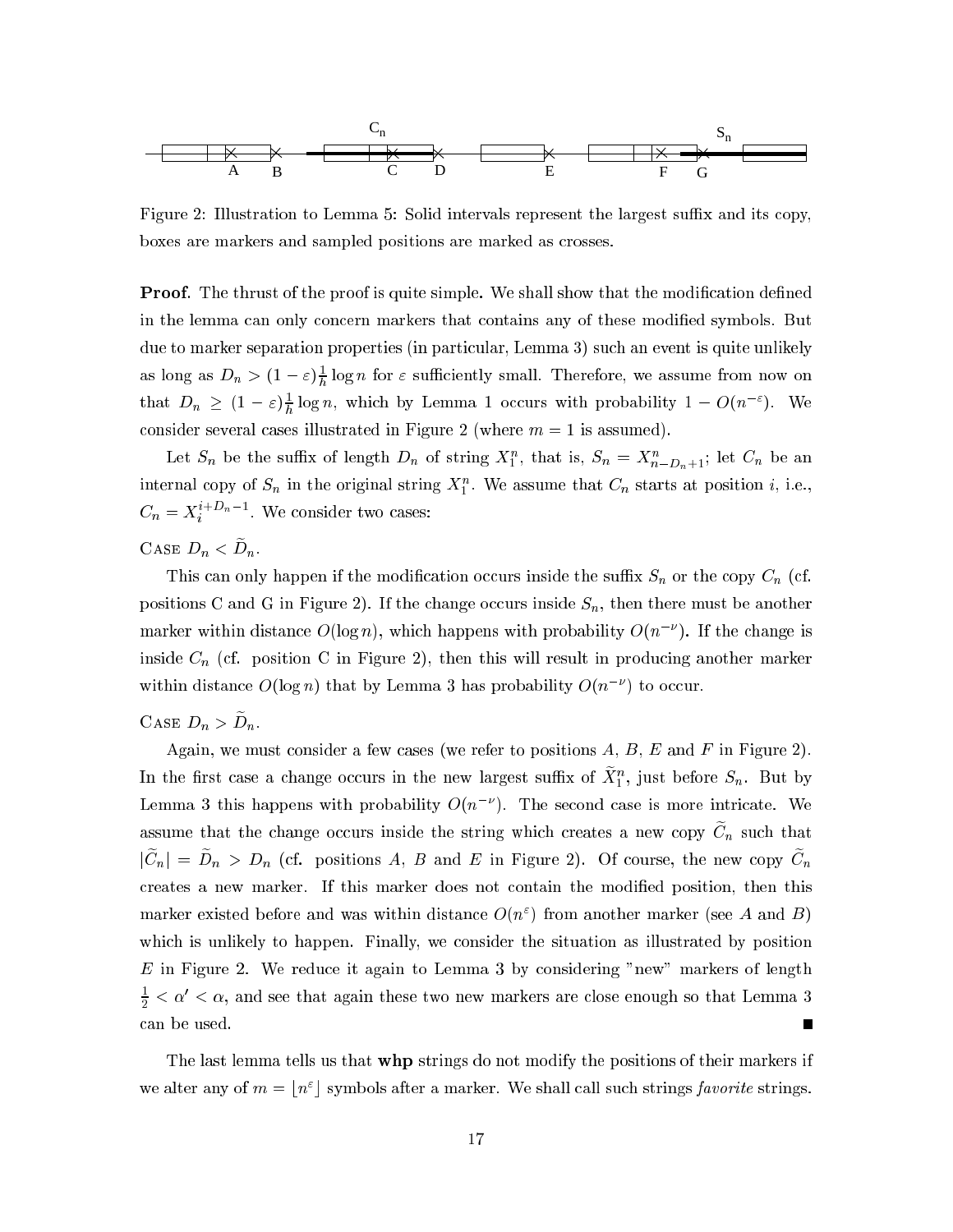This is made more formal in the next definition.

**Definition 1** A string  $X_1$  is in-javorite if a modification of any in symbols following a marker aoes not change tocations of any marker in the new string  $\scriptstyle \mathcal{A}_1$  .

Lemma 5 basically implies that **whp** any string is favorite. This is proved formally in the next lemma.

**Lemma 6** There exists  $\varepsilon > 0$  such that the probability there exists a modification of  $m =$  $\lceil n \rceil$  symbols following a marker that changes the position of any marker in  $X_1^*$  is  $O(n-1)$ *for some*  $0 \leq \nu \leq \frac{1}{2}$ .

**Proof.** By changing a symbol after a marked position we either *create* a new marker that overlap with the previous marker (cf. position  $E$  in Figure 2) or *delete* an existing marker that overlapped with the previous marker (
f. position A in Figure 2). Thus by Lemma 3 this can only occur with probability  $O(n-1)$ .

Before we proceed, we need the following definition.

**Demition** 2 strings  $A_1$  and  $A_1$  are in-paired if:

- $\bullet$   $\Lambda_1$  and  $\Lambda_1$  are both m-favorite strings;
- $\mathbf{A}_1$  and  $\mathbf{A}_1$  nave their markers at the same positions;
- $\bullet$   $\Lambda_1^+$  and  $\Lambda_1^+$  match on every positions except the marked symbols.

We define the orbit  $\mathcal{F}_n(\Lambda_1^+)$  of  $\Lambda_1^+$  as

$$
\mathcal{F}_n(X_1^n) := \{ \widetilde{X}_1^n : \ \widetilde{X}_1^n \text{ is } m-\text{paired with } X_1^n \},
$$

and the orbit set (or the set of favorite strings) as

$$
\mathcal{F}_n := \bigcup_{X_1^n} \mathcal{F}_n(X_1^n) = \{X_1^n : X_1^n \text{ is a favorite string}\}.
$$

Given  $\mathcal{F} := \mathcal{F}_n(X_1)$ , let  $L_n(\mathcal{F})$  be the number of markers in a string  $X_1 \in \mathcal{F}$ . Observe that the favorite strings  $\mathcal F$  may differ only on m positions following a marker, thus the number of markers is fixed for a given F. Furthermore, the cardinality of F is  $|\mathcal{F}|$  =  $V^{m+n,v}$ . Finally, by Lemma 6 the probability that a string belongs to the set of favorite strings is  $1 = O(n - \mu)$ .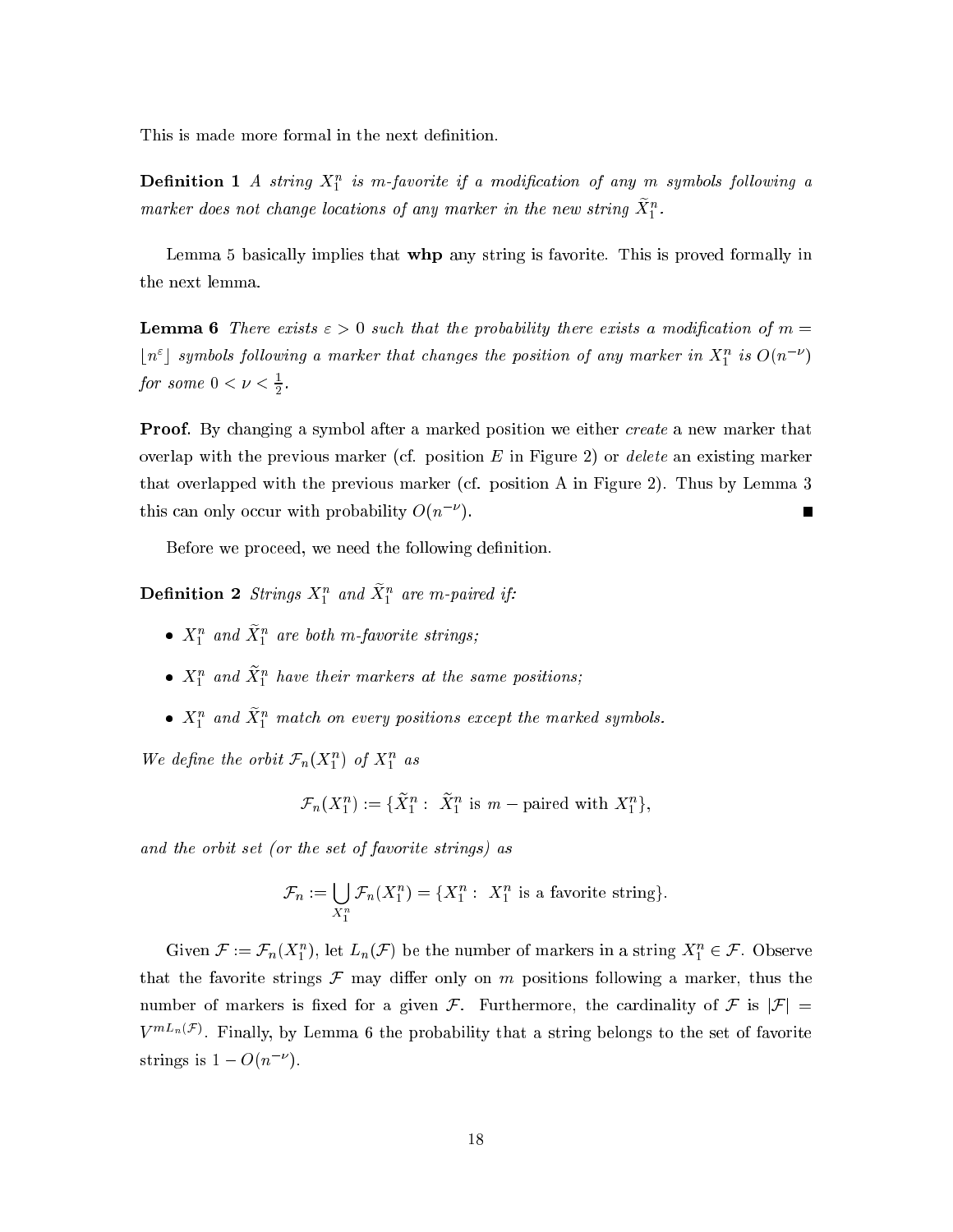#### $3.4$ Mixing Property of Sampled Sequence

The last two facts just proved have far reaching consequences. In particular, in Lemmas 5 and 6 we establish that whp markers do not change their positions if we modify any sampled symbol. Strings satisfying this property were called *favorite strings*. They play for our problem the same role as typical sequence for AEP. In Lemma 7 below we shall prove that the sampled sequence of favorite strings is mixing. This will allow us to complete the proof of Theorem 1 for strings for which the probabilities of symbol generations are distinguishable (we shall call them  $\delta$ -discriminant). When these probabilities are very close (think of the unbiased memoryless source discussed in Example 2) we appeal to the left side of  $(4)$  to complete the proof of Theorem 1.

The next lemma summarizes our knowledge about the sampled sequence. It proves that given  $\mathcal F$  the sampled sequence is mixing. In other words, we shall show that the probability distribution of the sampled sequence is within factor  $(1 \pm O(\psi(k))^{L_n(\mathcal{F})}$  from an i.i.d. sequence.

**Lemma 7** Let F be the orbit of a string that belongs to  $\mathcal{F}_n$ . Under the condition that  $X_1^n \in \mathcal{F}$ , the sampled sequence is mixing provided (8) holds. More precisely, let  $\ell := L_n(\mathcal{F})$ and let  $i_1, i_2, \ldots, i_\ell$  be the marked positions. Then

$$
\left(\frac{1-\psi(n^{\varepsilon})}{1+\psi(n^{\varepsilon})}\right)^{\ell} \Pr\{X_{i_1} = x_1 | X_1^n \in \mathcal{F}\} \times \ldots \times \Pr\{X_{i_\ell} = x_\ell | X_1^n \in \mathcal{F}\}
$$
\n
$$
\leq \Pr\{X_{i_1} = x_1, \ldots, X_{i_\ell} = x_\ell | X_1^n \in \mathcal{F}\} \leq
$$
\n
$$
\left(\frac{1+\psi(n^{\varepsilon})}{1-\psi(n^{\varepsilon})}\right)^{\ell} \Pr\{X_{i_1} = x_1 | X_1^n \in \mathcal{F}\} \times \ldots \times \Pr\{X_{i_\ell} = x_\ell | X_1^n \in \mathcal{F}\}
$$

for any arbitrary small  $\varepsilon > 0$ .

**Proof.** As in the formulation of the theorem, we let  $i_1, i_2, \ldots, i_\ell$  to be the marked positions, where  $\ell := L_n(\mathcal{F})$ . The sampled sequence is  $X_{i_1} X_{i_2} \ldots X_{i_\ell}$ . We also define  $I_j := \{i_1 +$  $1,\ldots,i_j+m$  for  $j=1,2,\ldots,\ell$ . In words, the sets  $I_j$  represent m positions after each marker. Observe that given F all the other values  $X_r$  for  $r \notin \bigcup_{j=1}^{\ell} (i_j \cup I_j)$  are fixed. We denote by  $X(\mathcal{F})_1^{i_1-1}$  the fixed substring  $X_1^{i_1-1}$ ,  $X(\mathcal{F})_{i_k+1}^{i_{k+1}-1}$  the fixed substring  $X_{i_k+1}^{i_{k+1}-1}$ , and  $X(\mathcal{F})_{i_{\ell}+1}^n$  the fixed substring  $X_{i_{\ell}+1}^n$  when  $X_1^n \in \mathcal{F}$ . By definitions of the mixing source  $(MX)$  and the favorite sequence, we have

$$
\Pr\{X_1^n \in \mathcal{F}\} = \Pr\{X(\mathcal{F})_1^{i_1} X_{i_1}^{i_1 + m} \dots X(\mathcal{F})_{i_{\ell-1} + m + 1}^{i_{\ell} + m} X(\mathcal{F})_{i_{\ell} + m + 1}^n\}
$$
\n
$$
\geq (1 - \psi(m))^{\ell} \Pr\{X(\mathcal{F})_1^{i_1}\} \times \dots \times \Pr\{X(\mathcal{F})_{i_{\ell-1} + m}^{i_{\ell} + m}\} \Pr\{X(\mathcal{F})_{i_{\ell} + m}^n\}
$$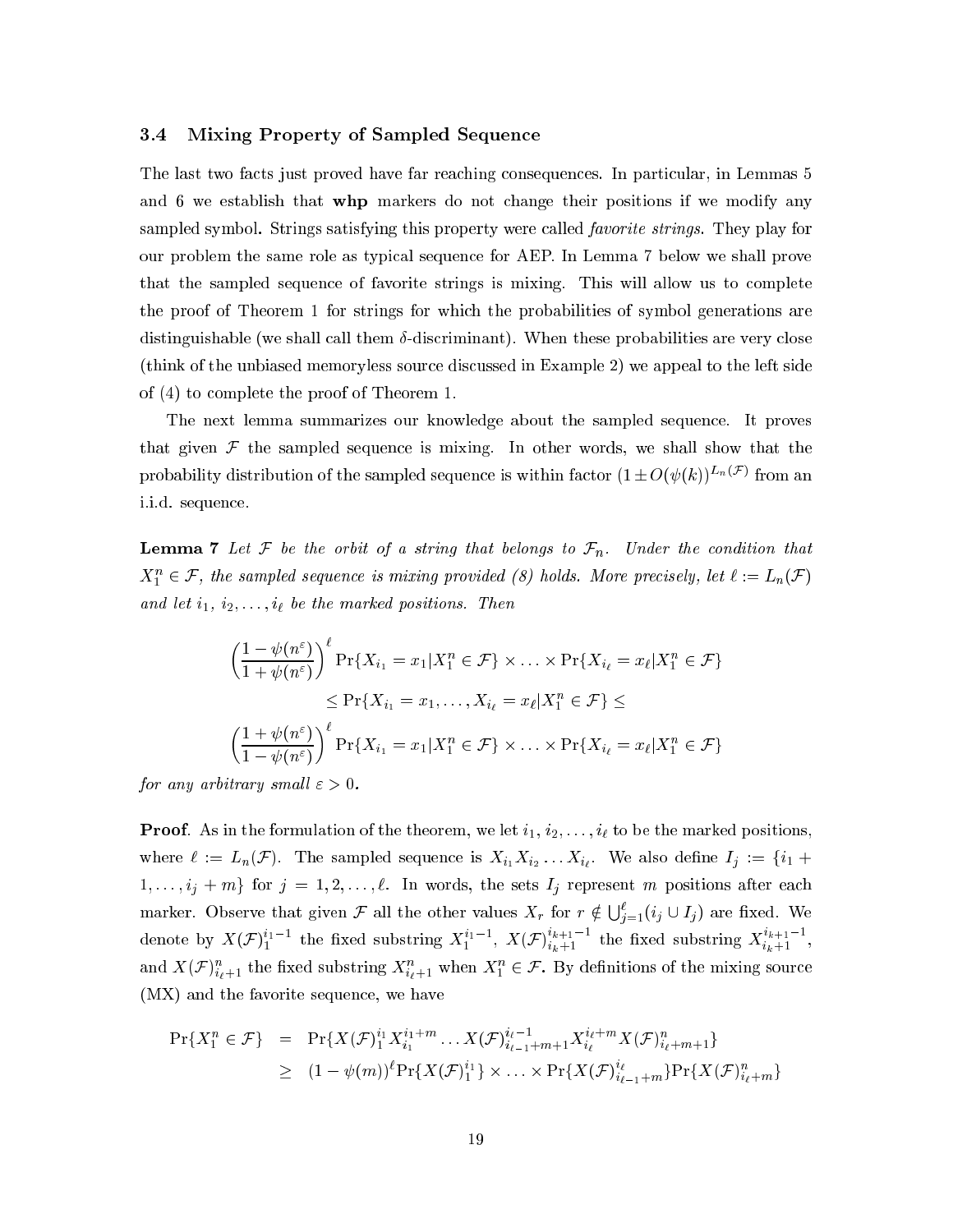and

$$
\Pr\{X_{i_1} = x_1, ..., X_{i_\ell} = x_\ell, X_1^n \in \mathcal{F}\} \le
$$
  
 
$$
\leq (1 + \psi(m))^{\ell} \Pr\{X(\mathcal{F})_1^{i_1} x_1\} \times ... \times \Pr\{X(\mathcal{F})_{i_{\ell-1}+m}^{i_\ell} x_\ell\} \Pr\{X(\mathcal{F})_{i_\ell+m}^n\}
$$

Combining these two inequalities we obtain the desired upper bound. In a similar manner we obtain the lower bound. This yields the result since  $(1 + \psi(n^{\varepsilon}))^{n^{1-\alpha}} \to 1$  as long as (8) holds.  $\blacksquare$ 

To obtain a complete picture of the probabilistic behavior of the SMP predictor, and to compare it to the optimal predictor  $X_n^*$ , we must investigate the distribution of the most frequent symbol in the sampled sequence. We know from Lemma 7 that the sampled sequence is within "distance"  $(1 + \psi(n^{\epsilon}))^{L_n(\mathcal{F})} \rightarrow 1$  from an i.i.d. sequence provided (8) holds. However, the distribution of the most frequent symbol depends on how close are the probabilities of the next symbol  $X_{n+1}$  given  $X_1^n$ . We technically need a different proof of Theorem 1 for these two cases, as we have already pointed out in Example 2. Therefore, we introduce the so called  $\delta$ -discriminant strings.

**Definition 3** A string  $x_1^n$  is called  $\delta$ -discriminant if there exists a symbol, say  $a_{\text{max}} \in \mathcal{A}$ such that for all  $a \in \mathcal{A} - \{a_{\max}\}\$ 

$$
\Pr\{X_{n+1} = a_{\max} | X_1^n = x_1^n \} - \Pr\{X_{n+1} = a | X_1^n = x_1^n \} > \delta
$$
\n(22)

for some  $\delta > 0$ .

**Remark**. For memoryless sources all strings are either  $\delta$ -discriminant or none is  $\delta$ -discriminant. For sources with memory, some strings might be  $\delta$ -discriminant while others not, even for the same source.

Throughout, we assume that  $\delta > n^{-\theta}$  for some  $\theta > 0$ . We need to prove the following simple result before we can complete the proof of Theorem 1.

**Lemma 8** Let  $Y_1^{\ell}$  be a sequence of length  $\ell$  generated by a  $\delta$ -discriminant memoryless source over an alphabet A. Let  $N_a(Y)$  denote the number of times the symbol "a" occurs in Y. For all  $\delta > 0$  there exists  $\beta > 0$  such that for all  $a \neq a_{\text{max}}$ .

$$
\Pr\{N_{a_{\max}}(Y) < N_a(Y)\} \le \exp(-\beta \ell \delta^2). \tag{23}
$$

**Proof.** We use the Azuma inequality (cf. [15, 26]) applied to  $N(Y) := N_{a_{\max}}(Y) - N_a(Y)$ for  $a \neq a_{\text{max}}$ . Observe that for any symbol a

$$
\mathbf{E}[N(Y)] = \ell(P(a_{\max}) - P(a)) > \ell \delta.
$$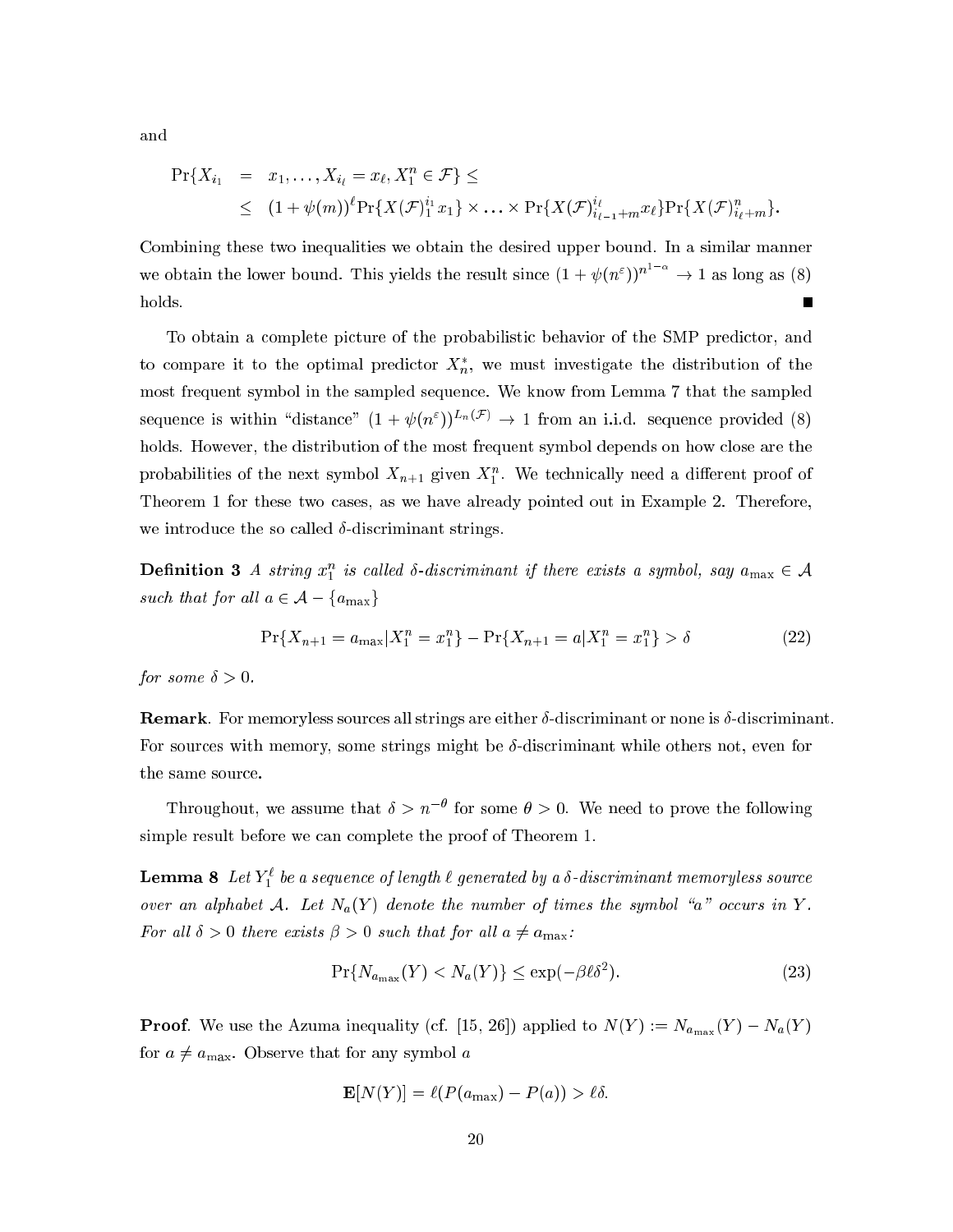Moreover, for any string  $Y$  and differentiation  $Y$  on a single position we have

$$
|N(Y') - N(Y)| \leq 1.
$$

Hen
e, by the (one-sided) Azuma inequality

$$
\Pr\{N(Y) - \mathbf{E}[N(Y)] < -\varepsilon \mathbf{E}[N(Y)]\} \le \exp(-\frac{1}{2}\ell\varepsilon^2\delta^2) \le \exp(-\beta\ell\delta^2)
$$

for some  $\beta > 0$ . Thus

$$
\Pr\{N_{a_{\max}}(Y) - N_a(Y) > 0\} \ge \Pr\{N_{a_{\max}}(Y) - N_a(Y) > (1 - \varepsilon)l\delta\} \ge 1 - \exp(-\beta \ell \delta^2),
$$

which proves the lemma.

**Lemma 9** For a  $\delta$ -discriminant string generated by a mixing source and belonging to an  $\sigma$  or  $\sigma u$ ,  $\sigma$  with  $\sigma = n$ , we have

$$
\Pr\{\hat{X}_{n+1} \neq a_{\max}|X_1^n \in \mathcal{F}\} = O\left(((1 + \psi(n^{\varepsilon}))\rho)^{L_n(\mathcal{F})}\right)
$$
(24)

for some  $0 < \rho < 1$  provided  $2\theta < 1 - \alpha$ .

Proof. We use Lemma 8 together with Lemma 7.

#### $3.5$ 3.5 Finishing the Proof of Theorem 1

Now we are in a position to prove Theorem 1 for 0-discriminant strings with  $0 \geq n-$  for  $2\theta < 1-\alpha$ . As discussed in Example 2, for this case we shall show that the right-hand side of (4), namely,  $Pr{\{X_{n+1} \neq X_{n+1}\}} = Pr{\{X_n \neq a_{\max}\}}$  is  $O(n^{-1})$  for some  $0 < \nu < \frac{1}{2}$ . Using Lemmas 5–9 we have for  $m = |n|$  and any  $\varepsilon > 0$  (below  $\nu$  is a positive constant not bigger  $\tan\, \frac{\pi}{2}$  that can change from line to line):

$$
\begin{array}{rcl}\n\Pr{\hat{X}_{n+1} \neq a_{\max}} & \leq & \Pr{\{X_1^n \text{ is not } m\text{-} \text{favorite }\}} \\
& + & \Pr{\{X_1^n \text{ is } m\text{-} \text{favorite and } \hat{X_1^n} \neq a_{\max}\}} \\
& \leq & O(n^{-\nu}) + \sum_{\mathcal{F}} P(\mathcal{F})O((1 + \psi(n^{\varepsilon})))\rho)^{L_n(\mathcal{F})}) \\
& \leq & O(n^{-\nu}).\n\end{array}
$$

This completes the proof for the  $\delta$ -discriminant strings.

Finally, we consider the remaining non  $\delta$ -discriminant strings and assume that

$$
\Pr\{X_{n+1} = a_{\max}|X_1^n = x_1^n\} - \Pr\{X_{n+1} = a|X_1^n = x_1^n\} \le \delta = n^{-\theta} \tag{25}
$$

Ē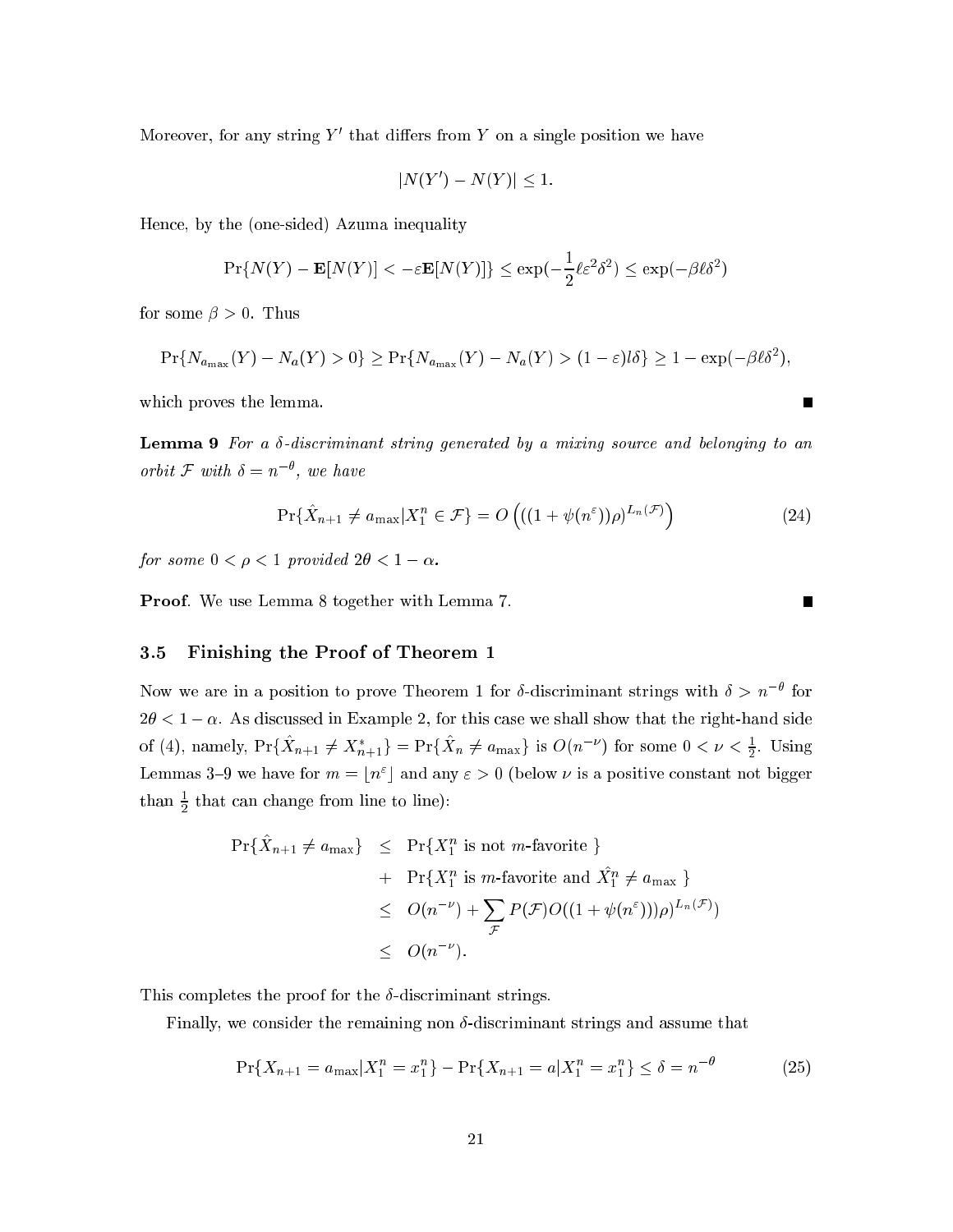for  $2\theta < 1-\alpha$  and all  $a \in \mathcal{A}$ . To simplify the presentation, we now assume that the alphabet A is binary. Extending to a finite alphabet is straightforward by restricting symbol  $a$  to the subset satisfying  $Pr{\{X_{n+1} = a | A_1 = x_1\}} \geq Pr{\{X_{n+1} = a_{\max} | A_1 = x_1\}} = 0$ . As discussed in Example 2, we must onsider now the left-hand side of (4), that is, we shall prove that

$$
\Pr\{X_{n+1}^* \neq X_{n+1}\} \leq \Pr\{\hat{X}_{n+1} \neq X_{n+1}\} \leq \Pr\{X_{n+1}^* \neq X_{n+1}\} + O(n^{-\nu})
$$

for some  $0 < \nu < \frac{1}{2}$ . The left-hand side of the above inequality is obvious, so we only on
entrate on the right-hand side. We have

$$
\begin{array}{rcl}\n\Pr{\{\hat{X}_{n+1} \neq X_{n+1}\}} & \leq & 1 - \sum_{x_1^n} \Pr{\{\hat{X}_{n+1} = X_{n+1} | X_1^n = x_1^n\}} P(x_1^n) \\
& \leq & 1 - \sum_{x_1^n \in \mathcal{F}_n} \Pr{\{\hat{X}_{n+1} = X_{n+1} | X_1^n = x_1^n\}} P(x_1^n).\n\end{array}
$$

But due to (25)

$$
\Pr\{X_{n+1} = \hat{X}_{n+1} | x_1^n\} \ge \max_{a \in \mathcal{A}} \Pr\{X_{n+1} = a | x_1^n\} - n^{-\theta}
$$

Thus we find

$$
\Pr{\hat{X}_{n+1} \neq X_{n+1}} \leq 1 - \sum_{x_1^n \in \mathcal{F}_n} \max_{a \in \mathcal{A}} \Pr{\hat{X}_{n+1} = X_{n+1} | X_1^n = x_1^n} P(x_1^n) + n^{-\theta}
$$
  
= 
$$
1 - \sum_{x_1^n} \max_{a \in \mathcal{A}} \Pr{\hat{X}_{n+1} = X_{n+1} | X_1^n = x_1^n} P(x_1^n) + n^{-\theta} + O(n^{-\nu})
$$
  
= 
$$
\Pr{X_{n+1} \neq X_{n+1}^*} + O(n^{-\nu}).
$$

This ompletes the proof of Theorem 1.

# A
knowledgment

We thank referees for helpful comments that led to much better presentation of the prediction problem. We are also in debt to Dr. Mar
elo Weinberger (HP Labs, Palo Alto) for his interest in this work.

This paper is dedicated to Aaron D. Wyner (1939-1997) for his contributions to information theory, for his support, and generosity in sharing his knowledge.

# Referen
es

[1] P. Algoet, Universal Schemes for Prediction, Gambling and Portfolio Selection, Ann.  $Prob., 20, 901–941, 1992.$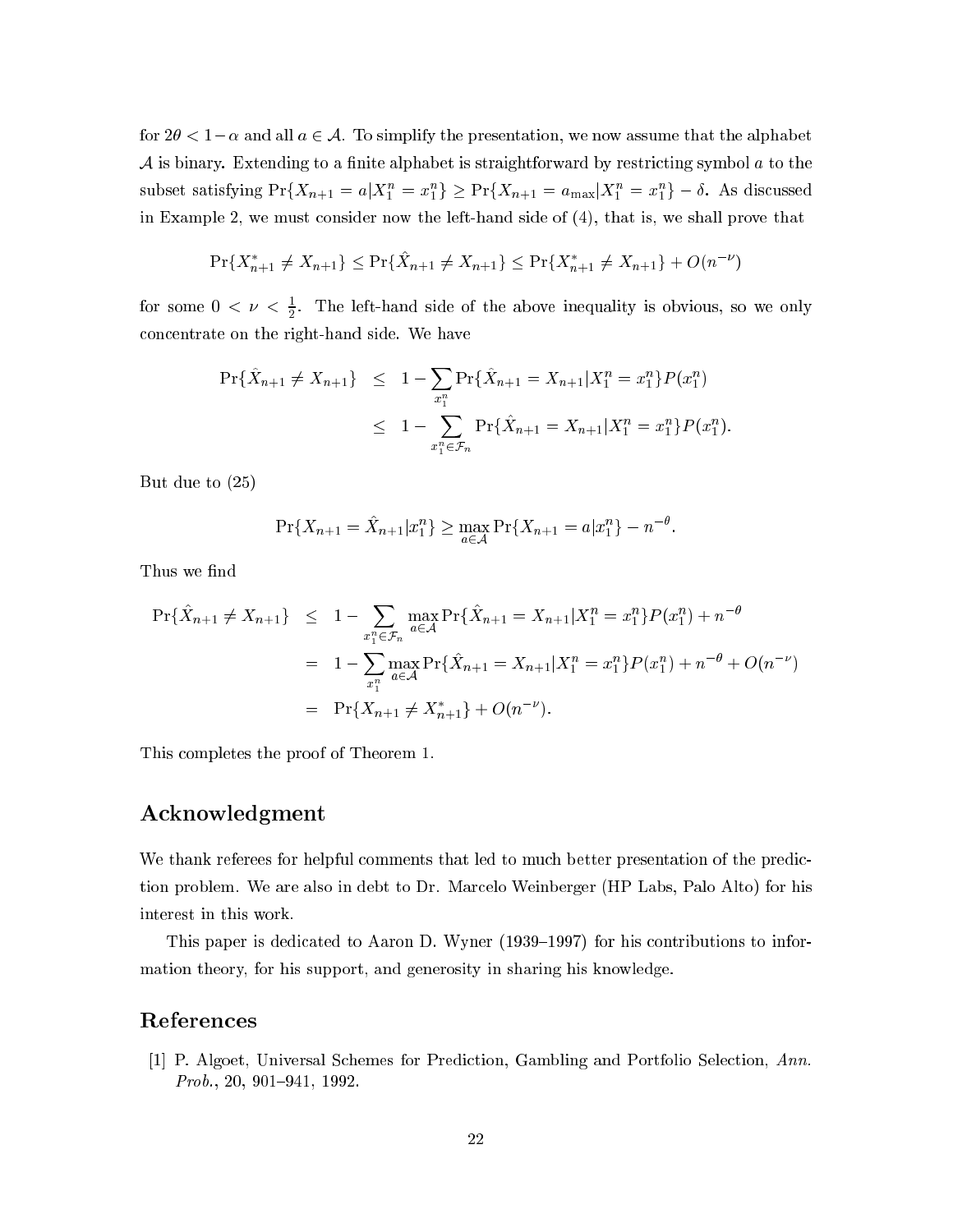- [2] P. Algoet, The Strong Law of Large Numbers for Sequential Decisions Under Uncertainty, IEEE Trans. Information Theory, 40, 609-633, 1994.
- [3] P. Billingsley, *Convergence of Probability Measures*, John Wiley & Sons, New York, 1968.
- [4] J. Cleary and I. Witten, Data Compression Using Adaptive Coding and Partial String Matching, *IEEE Trans. Commun.*, 32, 396-402, 1984.
- [5] T.M. Cover, Behavior of Sequential Predictors of Binary Sequence, in Proc. 4th Prague Conf. Information Theory, Statistical Decision Functions, Random Processes, 263-272, 1965.
- [6] T.M. Cover and J.A. Thomas, *Elements of Information Theory*, John Wiley&Sons. New York, 1991.
- [7] A. Ehrenfeucht and J. Mycielski, A Pseudorandom Sequence How Random Is It? Amer. Math. Monthly, 99, 373-375, 1992
- [8] M. Feder, N. Merhav, and M. Gutman, Universal Prediction of Individual Sequences, IEEE Trans. Information Theory, 38, 1258-1270, 1992.
- [9] D. Gusfield, *Algorithms on Strings*, *Trees, and Sequences*, Cambridge University Press, Cambridge, 1997.
- [10] P. Jacquet, Average Case Analysis of Pattern Matching Predictor, INRIA TR, 1999.
- [11] P. Jacquet, W. Szpankowski, and I. Apostol, A Universal Predictor Based on Pattern Matching: Preliminary Results, Mathematics and Computer Science: Algorithms. *Trees, Combinatorics and Probabilities,* (eds. D. Gardy and A. Mokkadem), 75-85, Birkäuser, Basel, 2000.
- [12] J. Kieffer, Prediction and Information Theory, preprint, 1998 (available at ftp://oz.ee.umn.edu/users/kieffer/papers/prediction.pdf).
- [13] T. Luczak, and W. Szpankowski, A Suboptimal Lossy Data Compression Based in Approximate Pattern Matching, IEEE Trans. Information Theory, 43, 1439–1451, 1997.
- [14] K. Marton and P. Shields, The Positive-Divergence and Blowing-up Properties, Israel J. Math, 80, 331-348 (1994).
- [15] C. McDiarmid, On the Method of Bounded Differences, in Surveys in Combinatorics (Ed. J. Siemons), vol 141, 148–188, London Mathematical Society Lecture Notes Series. Cambridge University Press, Cambridge, 1989.
- [16] N. Merhav, M. Feder, and M. Gutman, Some Properties of Sequential Predictors for Binary Markov Sources, *IEEE Trans. Information Theory*, 39, 887–892, 1993.
- [17] N. Merhav, M. Feder, Universal Prediction, IEEE Trans. Information Theory, 44, 2124-2147, 1998.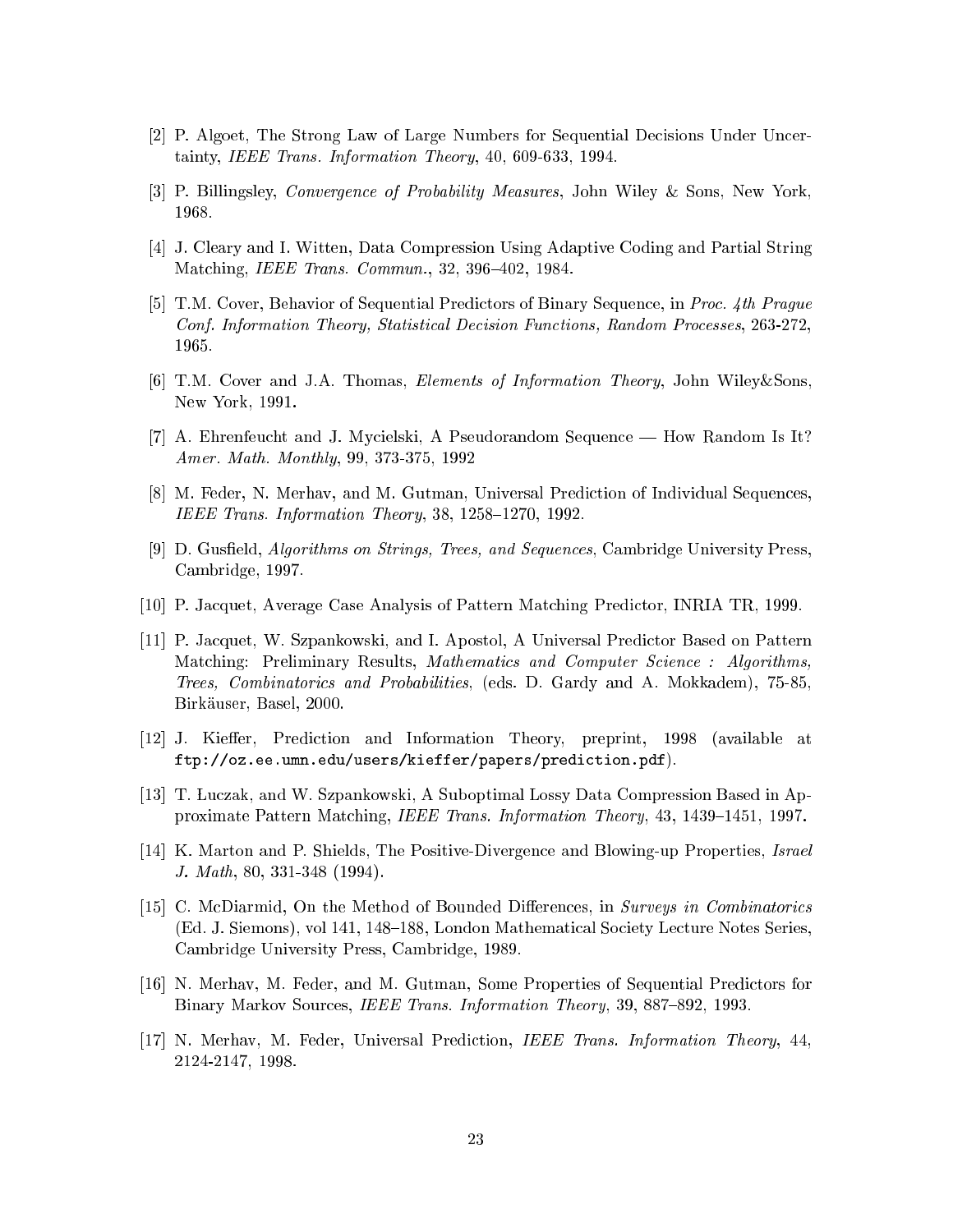- [18] G. Moravi, S. Yakowitz, and P. Algoet, Weak Convergent Nonparametric Forecasting of Stationary Time Series, IEEE Trans. Information Theory, 43, 483-498, 1993.
- [19] J. Rissanen, A Universal Data Compression System, IEEE Trans. Information Theory, 29, 656-664, 1983.
- [20] J. Rissanen, Universal Coding, Information, Prediction, and Estimation, IEEE Trans. *Information Theory*, 30, 629-636, 1984.
- [21] B. Ryabko, Twice-Universal Coding, *Problems of Information Transmission*, 173–177, 1984.
- [22] B. Ryabko, Prediction of Random Sequences and Universal Coding, Problems of Information Transmission, 24, 3-14, 1988.
- [23] C. Shannon, Prediction and Entropy of Printed English, *Bell System Tech. J.*, 30,  $50 - 64$ , 1951.
- [24] P. Shields, The Ergodic Theory of Discrete Sample Paths, American Mathematical Society, Providence, 1996.
- [25] W. Szpankowski, A Generalized Suffix Tree and Its (Un)Expected Asymptotic Behaviors, SIAM J. Computing, 22, 1176-1198, 1993.
- [26] W. Szpankowski, Average Case Analysis of Algorithms on Sequences, John Wiley & Sons, New York, 2001.
- [27] J. Vitter and P. Krishnan, Optimal Prefetching via Data Compression, J.  $ACM$ , 43, 771-793, 1996.
- [28] E.H. Yang, and J. Kieffer, On the Redundancy of the Fixed-Database Lempel-Ziv Algorithm for  $\Phi$ -Mixing Sources, IEEE Trans. Information Theory, 43, 1101-1111, 1997.
- [29] M. Weinberger, J. Rissanen, and M. Feder, A Universal Finite Memory Source, IEEE Trans. Information Theory, 41, 643-652, 1995.
- [30] A. Wyner, and J. Ziv, Some Asymptotic Properties of the Entropy of a Stationary Ergodic Data Source with Applications to Data Compression, IEEE Trans. Information Theory, 35, 1250-1258, 1989.